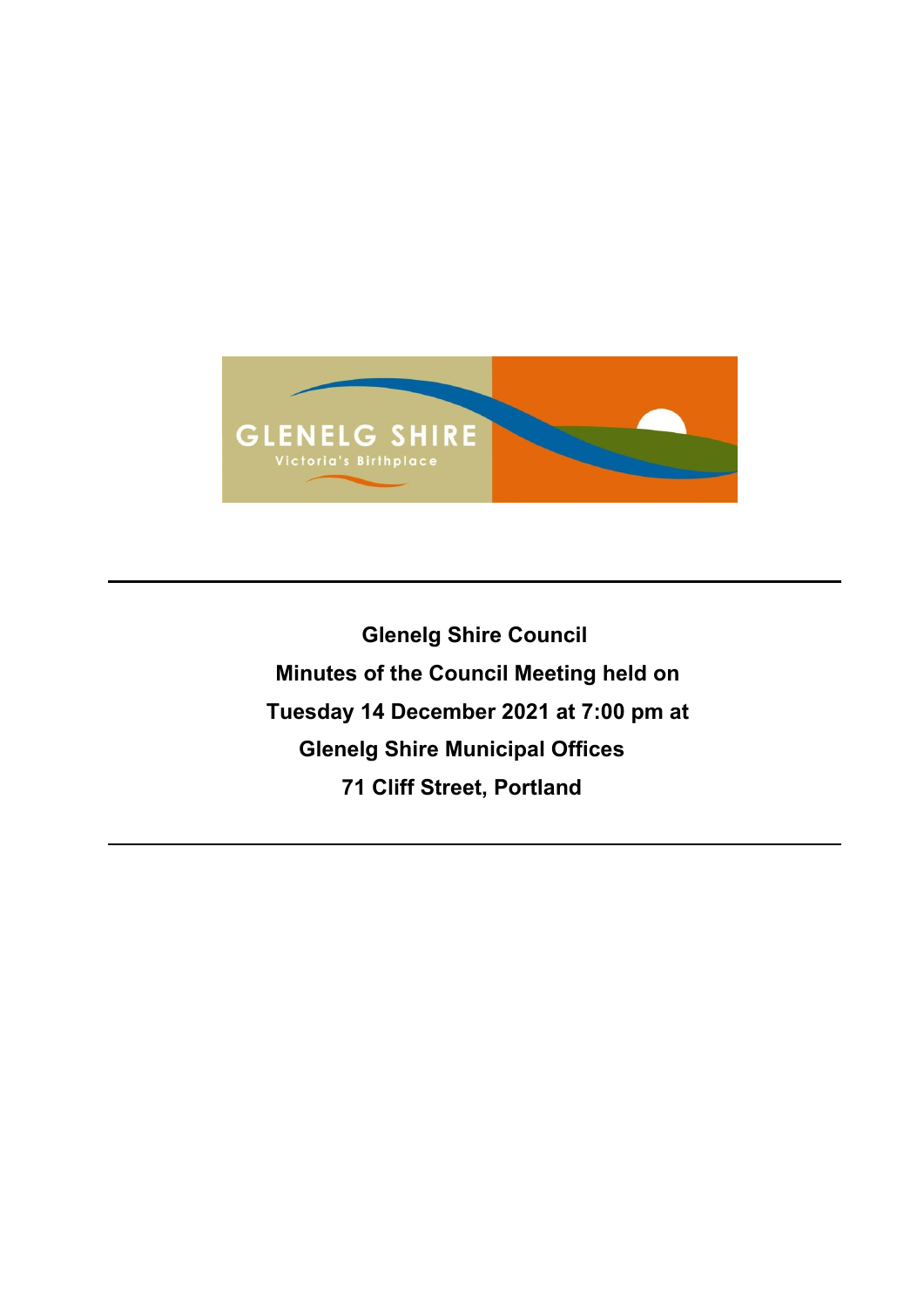| 1. |                                                                          |  |  |
|----|--------------------------------------------------------------------------|--|--|
| 2. |                                                                          |  |  |
| 3. |                                                                          |  |  |
| 4. |                                                                          |  |  |
| 5. |                                                                          |  |  |
| 6. |                                                                          |  |  |
|    |                                                                          |  |  |
|    | 6.2.                                                                     |  |  |
| 7. |                                                                          |  |  |
| 8. |                                                                          |  |  |
| 9. |                                                                          |  |  |
|    |                                                                          |  |  |
|    |                                                                          |  |  |
|    |                                                                          |  |  |
|    |                                                                          |  |  |
|    |                                                                          |  |  |
|    | 14.1. Councillor and Chief Executive Officer Leave of Absence Register7  |  |  |
|    |                                                                          |  |  |
|    | 14.3. Glenelg Shire Council Financial Report November 2021 12            |  |  |
|    |                                                                          |  |  |
|    | 14.5. Council Policy Review - Complaints Policy CPO-CORPS-CUSTS-003  17  |  |  |
|    | 14.6. Council Policy Review - Procurement Policy CPO-CORPS-CP-00119      |  |  |
|    |                                                                          |  |  |
|    | 14.8. Contract 2021-22-02 Portland Foreshore Connecting Paths 33         |  |  |
|    |                                                                          |  |  |
|    |                                                                          |  |  |
|    | 16.1. Supporting Actions to Keep Victorians Safe from Minister for Local |  |  |
|    |                                                                          |  |  |
|    |                                                                          |  |  |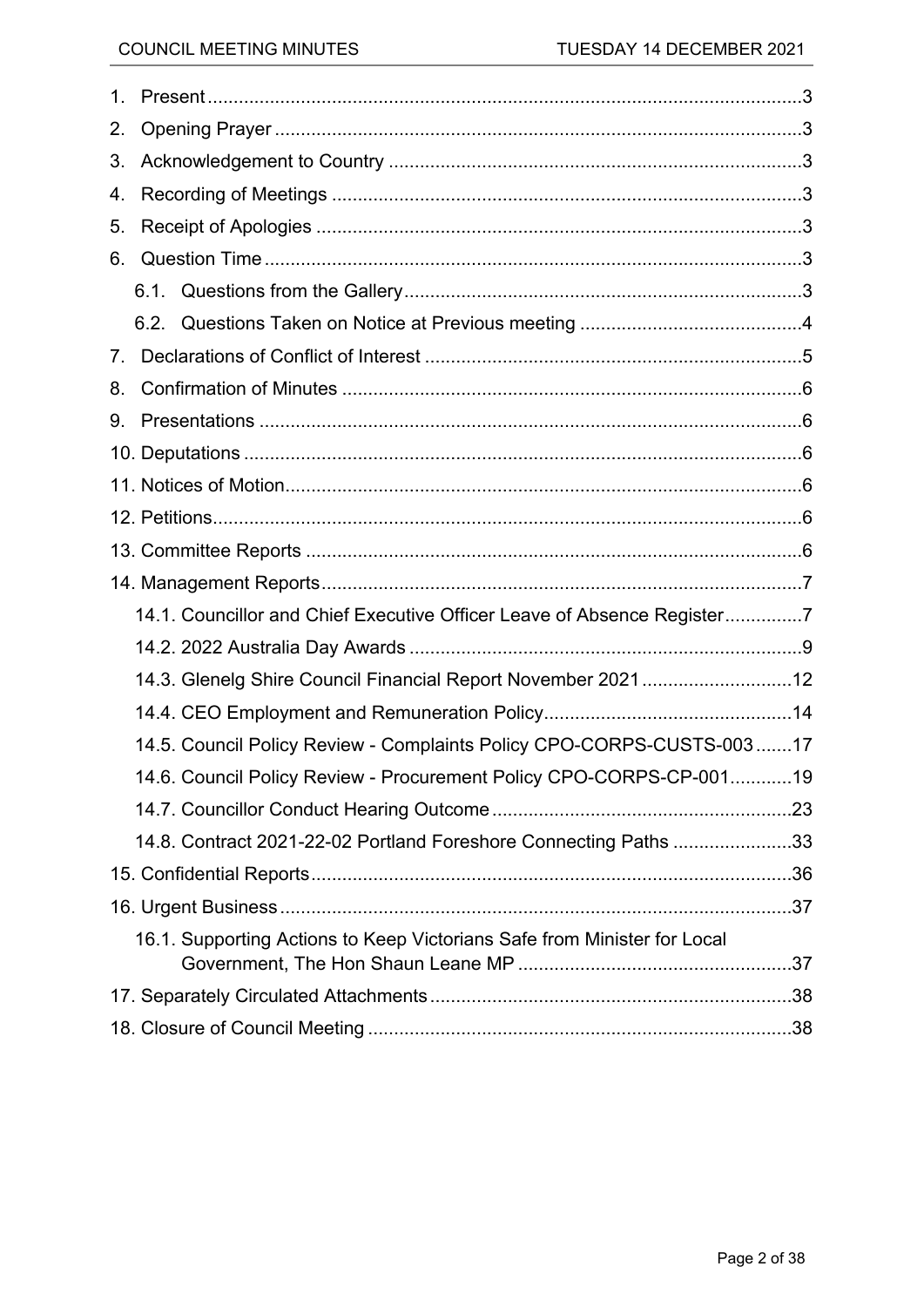# <span id="page-2-0"></span>**1. PRESENT**

Cr Anita Rank (Mayor), Cr Scott Martin (Deputy Mayor), Cr Michael Carr, Cr Chrissy Hawker, Cr Jayden Smith, Cr Gilbert Wilson attended in person, and Cr Karen Stephens attended online via Microsoft Teams.

Also in attendance were the Acting Chief Executive Officer (Mr Paul Phelan), Director Corporate Services (Mr David Hol), Acting Director Assets (Mr Chris Saunders), Chief Information Officer (Ms Ann Kirkham) and Executive Assistant CEO Department (Ms Paige Kliese).

## <span id="page-2-1"></span>**2. OPENING PRAYER**

The Mayor opened the meeting with the Council Prayer.

## <span id="page-2-2"></span>**3. ACKNOWLEDGEMENT TO COUNTRY**

The Mayor read the Acknowledgement to Country.

## <span id="page-2-3"></span>**4. RECORDING OF MEETINGS**

The Chief Executive Officer will enable a recording of the meeting conducted and the recording of that meeting may be made available to the public.

## <span id="page-2-4"></span>**5. RECEIPT OF APOLOGIES**

Chief Executive Officer, Mr Greg Burgoyne.

## <span id="page-2-5"></span>**6. QUESTION TIME**

## <span id="page-2-6"></span>6.1. QUESTIONS FROM THE GALLERY

Nil.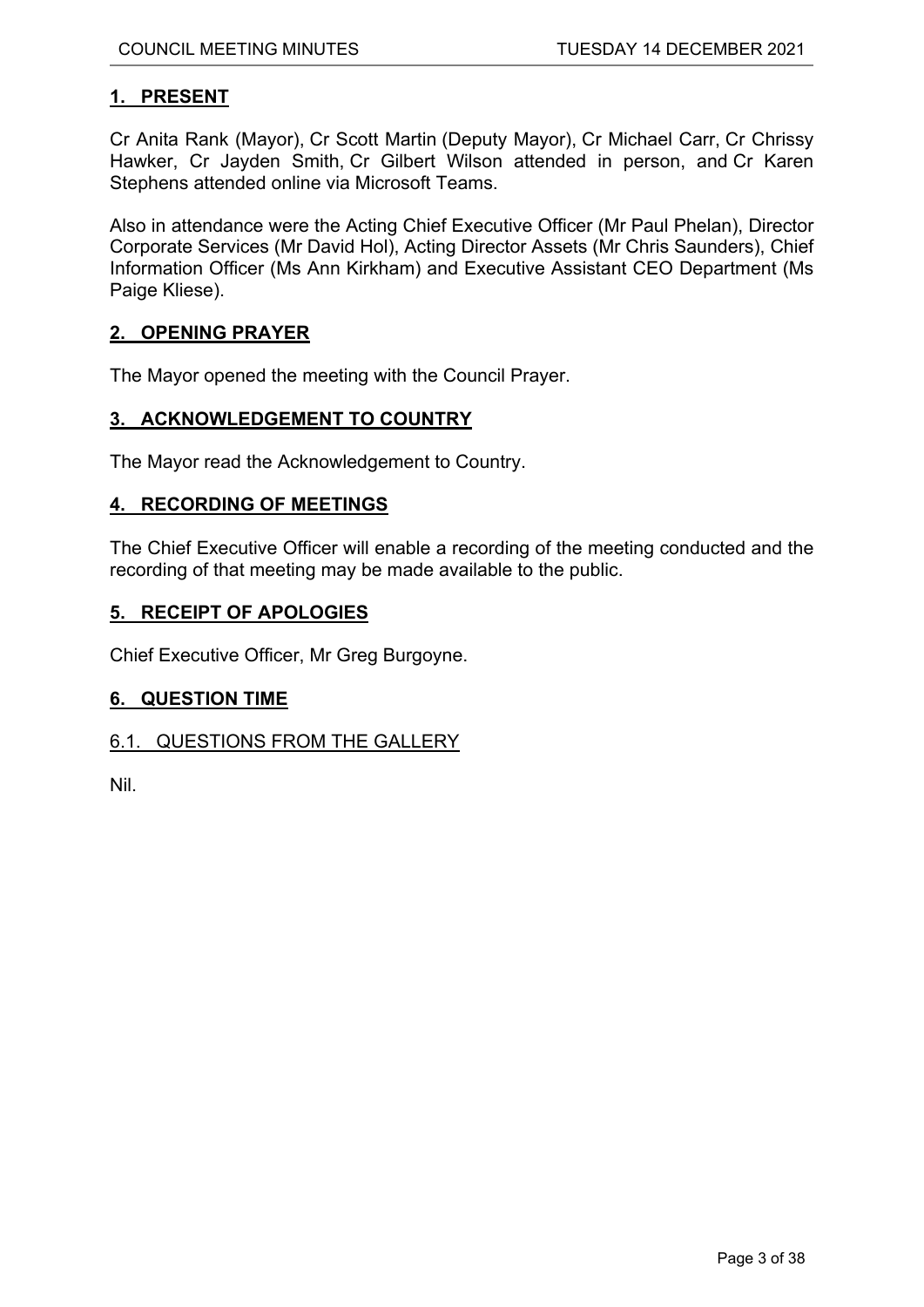# <span id="page-3-0"></span>6.2. QUESTIONS TAKEN ON NOTICE AT PREVIOUS MEETING

## 1. Nelson Boat Hire Facebook Post

Mr Michael Byrne of Cape Bridgewater asked the following question:

*What consultation has been has with DELWP and the Nelson Committee of Management on allowing this tourism business to continue offering this unique and special tourism adventure to the community of Nelson and all of the tourists that visit this unique tourist destination?*

Mr Burgoyne, Chief Executive Officer advised that is is disturbing to receive this information this evening and thanked Mr Byrne for bringing this to our attention. The DELWP (Department of Land, Water and Planning) Regional Manager, Gavan Matheson was in the Shire a couple of weeks ago and Nelson was on the agenda to visit however this did not eventuate. Mr Burgoyne advised he would raise this as a matter of urgency with DELWP and seek as to why they haven't responded and ensure that they contact the owners of the Nelson Boat Hire business. Mr Burgoyne confirmed he would seek more information and clarification from the DELWP Regional Director tomorrow.

The Mayor also advised that Council has been consultation with the Nelson Committee of Management and advised that Council has previously made a commitment to contact the Nelson Committee of Management after COVID to sit down with the committee to discuss these issues in addition to discussing the Tourism Destination Action Plan to identify tourism opportunities. The Mayor confirmed Council have a good relationship with the Nelson community and it is a priority for us to meet with the committee following COVID as the Nelson community are important to us.

# 2. Resources to Support Tourism

Mr Michael Byrne of Cape Bridgewater asked the following question:

*What resources do the Glenelg Shire Council provide to assist tourism providers in the Glenelg Shire to prosper and thrive in this challenging economic environment? Does Council have a specific officer or Councillor that is the contact for Tourism?*

Mr Burgoyne, Chief Executive Officer advised resources are provided in both people and in money, we have a dedicated tourism manager who does a range of things with peak bodies in tourism. Mr Burgoyne also advised Council are a member of GORRT (Great Ocean Road Regional Tourism) who looks after Great Ocean Road tourism all the way to the Victorian and South Australian border. Mr Burgoyne advised that we financially support our tourism unit with marketing and promotional budgets. Mr Burgoyne advised he would take this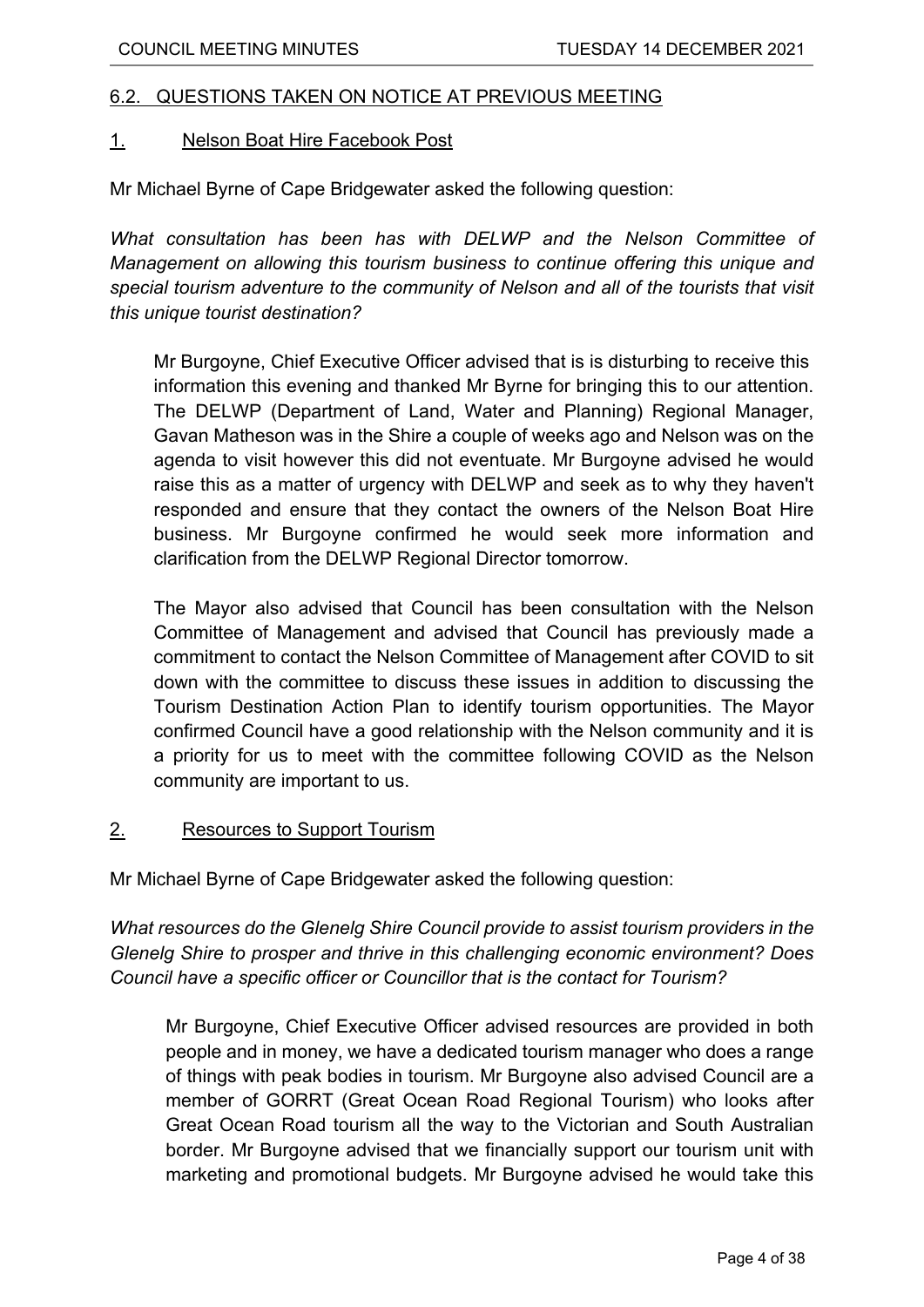question on notice in terms of the total Council budget allocation provided for tourism and provide these details in a letter to Mr Byrne.

# 3. Strategy to Support Tourism

Mr Michael Byrne of Cape Bridgewater asked the following question:

*18 months of COVID in Victoria has been particularly challenging to all tourist business providers and it is now paramount to be pro-active about supporting their endeavors to stay open and thrive going forward. What does Glenelg Shire Council think of the following strategy:*

*Take an extended car trip, Mayor, CEO and Deputy Mayor and visit tourism operators throughout the Glenelg Shire and check out how we can help them in anyway going forward?*

Mr Burgoyne, Chief Executive Officer thanked Mr Byrne for the question and advised in terms of taking trips around the Shire to visit tourism operators we can do that however it is broader than individual tourism operators. Council have a good relationship with the Limestone Coast and with border restrictions lifting we will re-engage with this peak body soon. Mr Burgoyne confirmed that visits will be occurring soon and we will continue to engage with local and regional providers. Mr Burgoyne advised that the Glenelg Shire, Portland in particular, has not been as significantly impacted by the limitation on international visitation in comparison to neighboring municipalities.

# <span id="page-4-0"></span>**7. DECLARATIONS OF CONFLICT OF INTEREST**

Cr Wilson declared a General Conflict of Interest in item 14.7 Councillor Conduct Hearing Outcome and advised this prior to the meeting.

Cr Carr declared a General Conflict of Interest in item 14.8 Contract 2021-22-02 Portland Foreshore Connecting Paths and advised this prior to the meeting.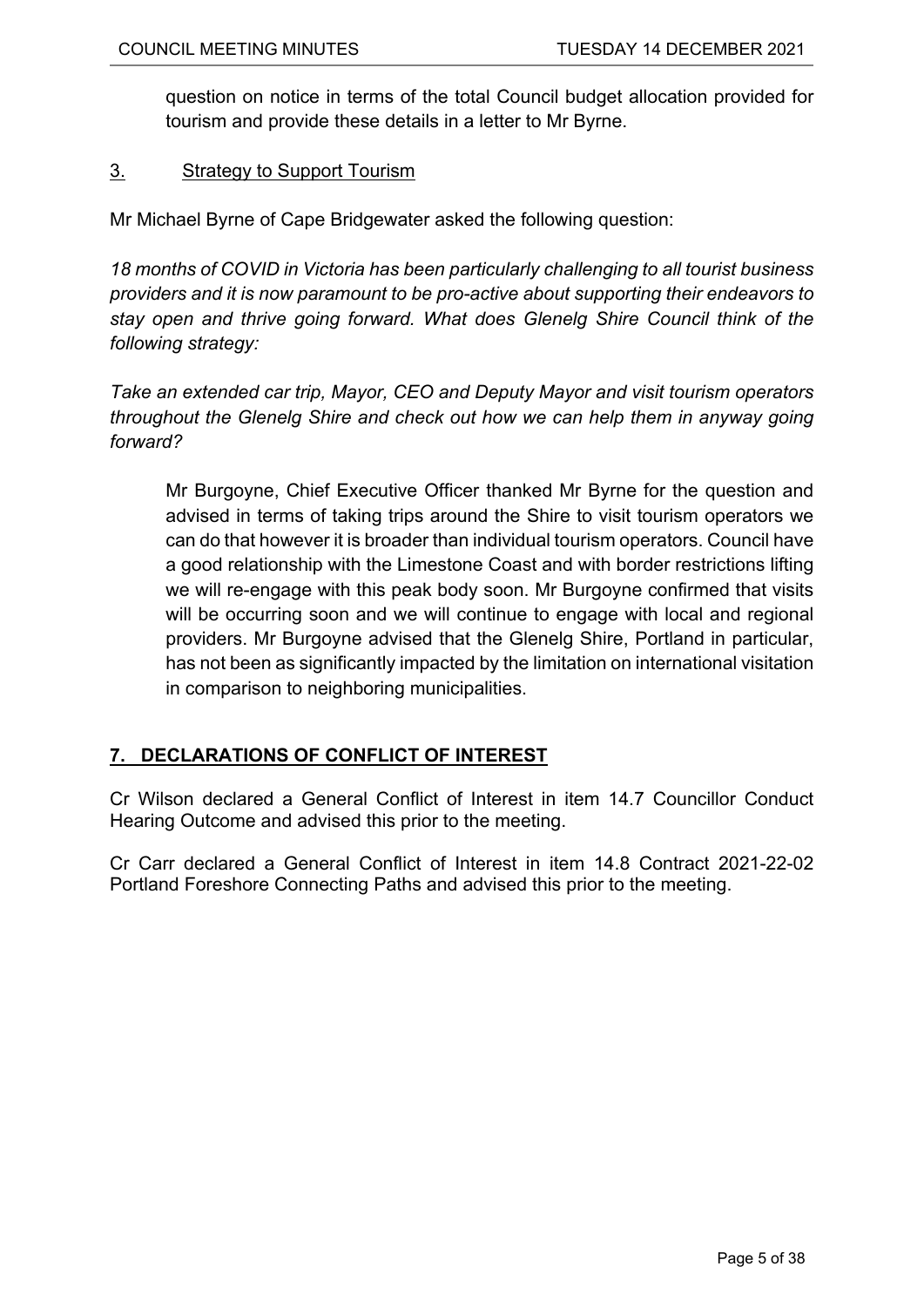# <span id="page-5-0"></span>**8. CONFIRMATION OF MINUTES**

#### Recommendation

That the minutes of the Council Meeting held on Tuesday 23 November 2021, as circulated, be confirmed.

## **MOTION**

## **MOVED Deputy Mayor Cr Martin**

**That the minutes of the Council Meeting held on Tuesday 23 November 2021, as circulated, be confirmed.**

## **SECONDED Cr Carr**

## **CARRIED**

**FOR:** Mayor Cr Rank, Deputy Mayor Cr Martin, Cr Carr, Cr Hawker, Cr Smith , Cr Stephens and Cr Wilson

**AGAINST:** Nil

## <span id="page-5-1"></span>**9. PRESENTATIONS**

Mayor Cr Rank and Cr Wilson made a presentation to Anne Grant in recognition of her 40 years' service to the Portland Family History Group.

## <span id="page-5-2"></span>**10. DEPUTATIONS**

Nil.

# <span id="page-5-3"></span>**11. NOTICES OF MOTION**

Nil.

# <span id="page-5-4"></span>**12. PETITIONS**

Nil.

# <span id="page-5-5"></span>**13. COMMITTEE REPORTS**

Nil.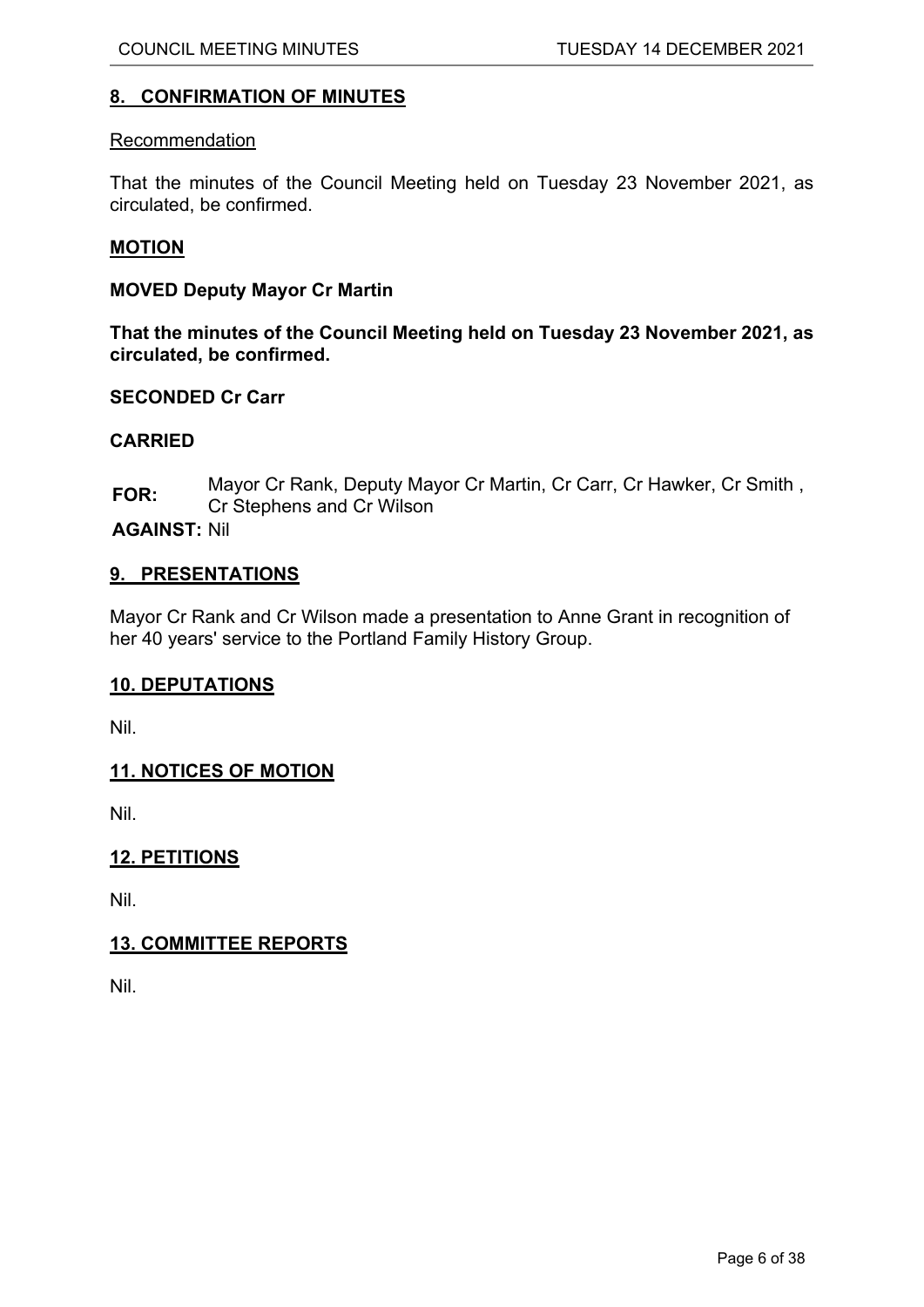# <span id="page-6-0"></span>**14. MANAGEMENT REPORTS**

## <span id="page-6-1"></span>14.1. COUNCILLOR AND CHIEF EXECUTIVE OFFICER LEAVE OF ABSENCE REGISTER

Director: Greg Burgoyne, Chief Executive Officer

## *Executive Summary*

The purpose of this report is to enable Council to consider the Councillor and Chief Executive Officer Leave of Absence Register.

## Recommendation

That Council approve the Councillor and Chief Executive Officer Leave of Absence Register presented as a confidential circulation under Section 35 (1) (e) (4) (6) of the *Local Government Act 2020.*

## **MOTION**

## **MOVED Cr Smith**

**That Council approve the Councillor and Chief Executive Officer Leave of Absence Register presented as a confidential circulation under Section 35 (1) (e) (4) (6) of the** *Local Government Act 2020.*

## **SECONDED Cr Hawker**

## **CARRIED**

**FOR:** Mayor Cr Rank, Deputy Mayor Cr Martin, Cr Carr, Cr Hawker, Cr Smith , Cr Stephens and Cr Wilson

## **AGAINST:** Nil

# *Background/Key Information:*

In accordance with Section 35 (1) (e), (4), and (6) of the *Local Government Act 2020* Councillors are entitled to take Leave of Absence.

Section 35 (1) (e), (4) and (6) of the *Local Government Act 2020* states:

- 35 Councillor ceasing to hold office
- (1) A Councillor ceases to hold the office of Councillor and the office of the Councillor becomes vacant if the Councillor:
	- (e) subject to this section, is absent from Council meetings for a period of 4 consecutive months without leave obtained from the Council.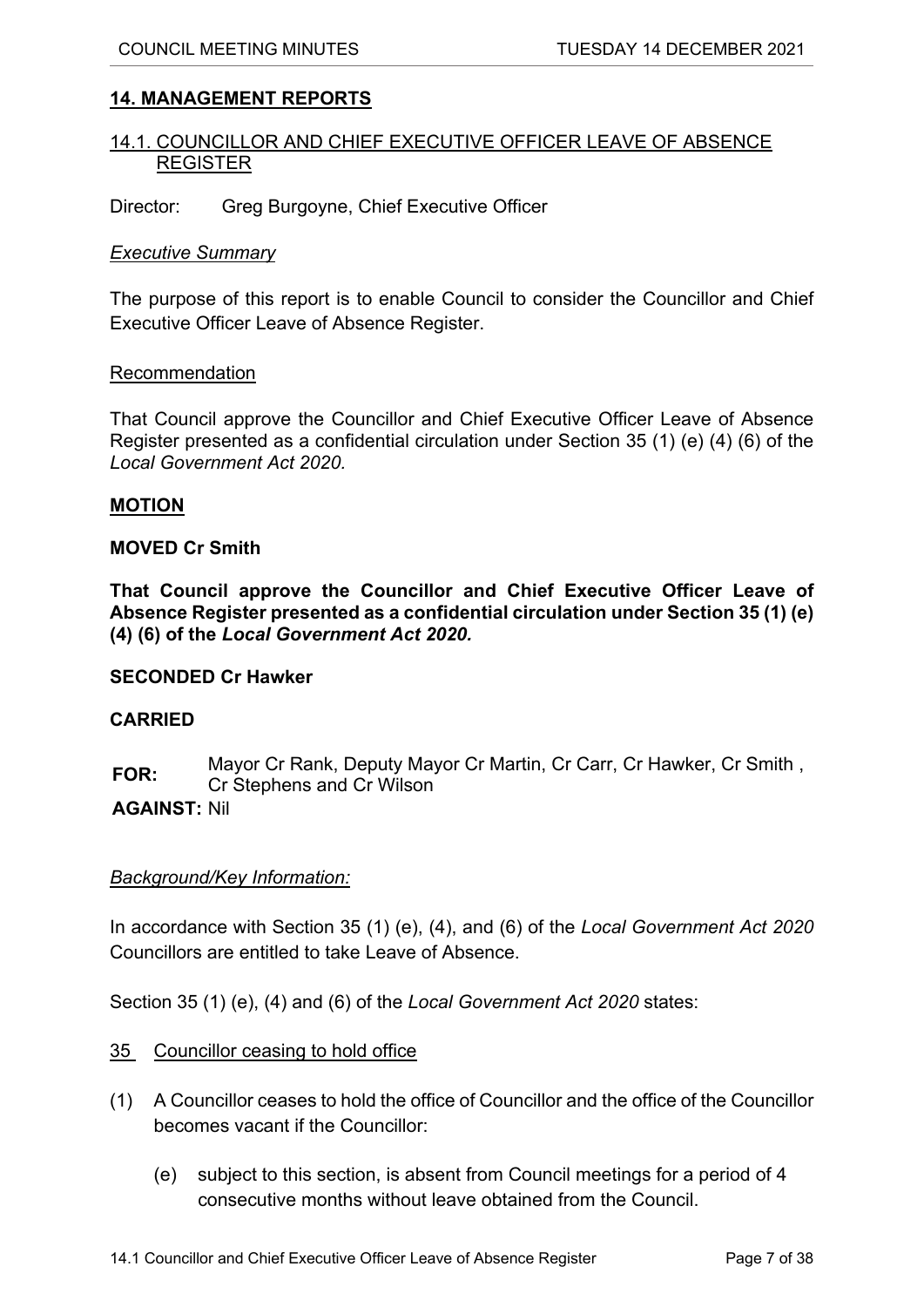- (4) The Council must grant any reasonable request for leave for the purposes of subsection (1)(e).
- (6) A Councillor is not to be taken to be absent from Council meetings during the period of 6 months after the Councillor or their spouse or domestic partner:
	- (a) becomes the natural parent of a child; or
	- (b) adopts a child under the age of 16 years

and the Councillor has responsibilities for the care of the child during that period.

a. Council Plan and Policy Linkage

Your Voice, Our Shared Action - A highly engaged and capable local government, leading Glenelg to ensure the needs and aspirations of our community are realised.

b. Legislative, Legal and Risk Management Considerations

Section 35 of the *Local Government Act 2020.*

c. Consultation and/or communication processes implemented or proposed

Councillors are required to submit Leave of Absence requests in writing to the Chief Executive Officer.

The Chief Executive Officer is required to submit his Leave of Absence requests in writing to Council through the Councillor and Chief Executive Officer Leave of Absence Register.

A register will be held by the Chief Executive Officer and reported monthly to Council.

d. Financial Implications and Collaboration

Nil.

e. Governance Principles

The transparency of Council decisions, actions and information is to be ensured.

# **Attachment List**

*Separately circulated as Confidential attachment*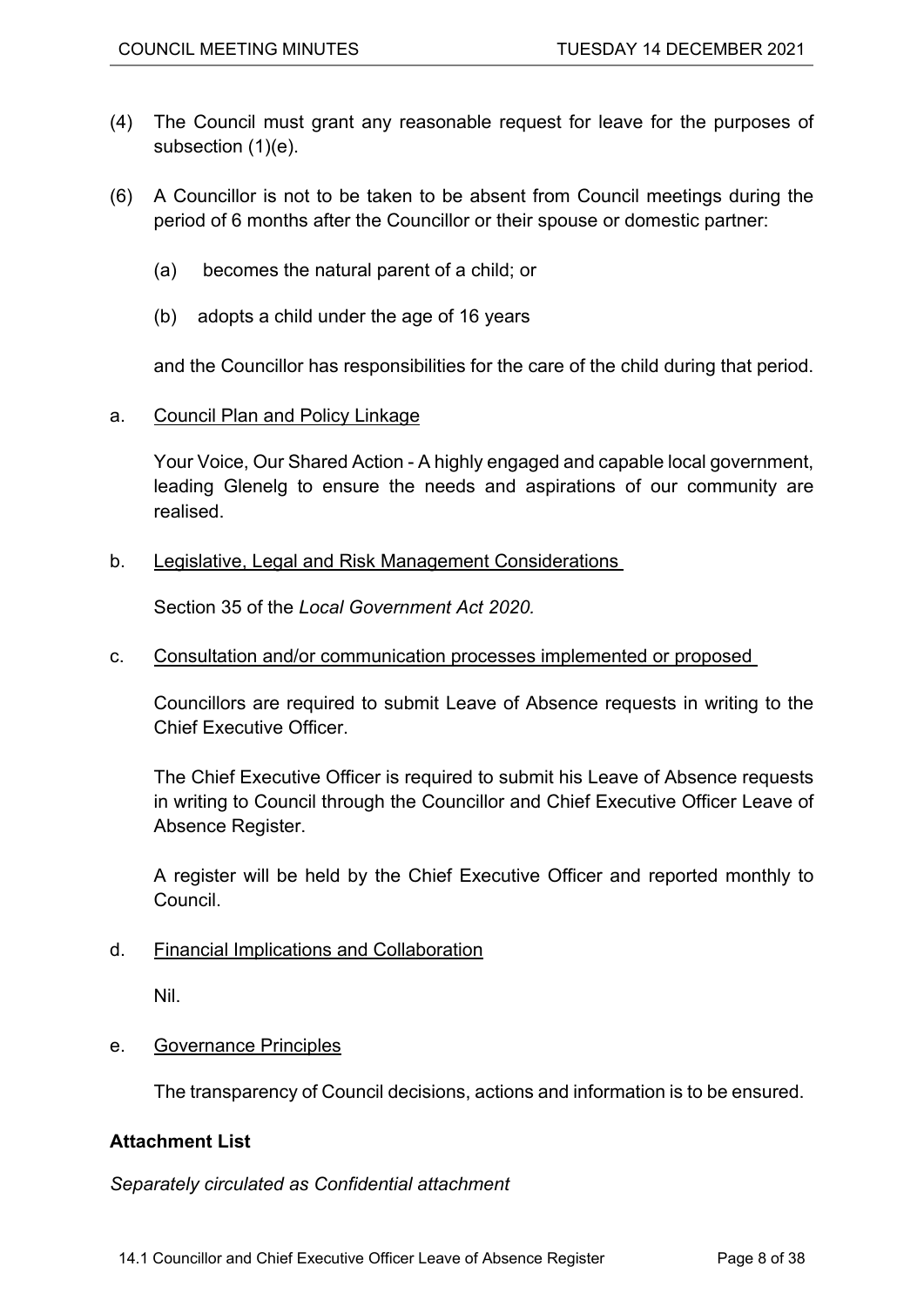# <span id="page-8-0"></span>14.2. 2022 AUSTRALIA DAY AWARDS

Director: Greg Burgoyne, Chief Executive Officer

## *Executive Summary*

The purpose of this report is to provide a summary of the nominations received for the 2022 Australia Day Awards and provide recommendations regarding award winners and Australia Day events.

## Recommendation

That Council:

- 1. Award the Citizen of the Year, Senior Citizen of the Year, Young Citizen of the Year and Community Group of the Year to the nominated recipients in accordance with confidential attachment 2, and recipients remain confidential until the announcement of award winners at the 2022 Australia Day events.
- 2. That Council provide financial assistance of \$400 each to both the Nelson Tennis Club and the Merino Digby Lions Club to assist with their 2022 Australia Day events subject to these events proceeding.

## **MOTION**

## **MOVED Cr Hawker**

# **That Council:**

- **1. Award the Citizen of the Year, Senior Citizen of the Year, Young Citizen of the Year and Community Group of the Year to the nominated recipients in accordance with confidential attachment 2, and recipients remain confidential until the announcement of award winners at the 2022 Australia Day events.**
- **2. That Council provide financial assistance of \$400 each to both the Nelson Tennis Club and the Merino Digby Lions Club to assist with their 2022 Australia Day events subject to these events proceeding.**

## **SECONDED Cr Stephens**

## **CARRIED**

**FOR:** Mayor Cr Rank, Deputy Mayor Cr Martin, Cr Carr, Cr Hawker, Cr Smith , Cr Stephens and Cr Wilson

**AGAINST:** Nil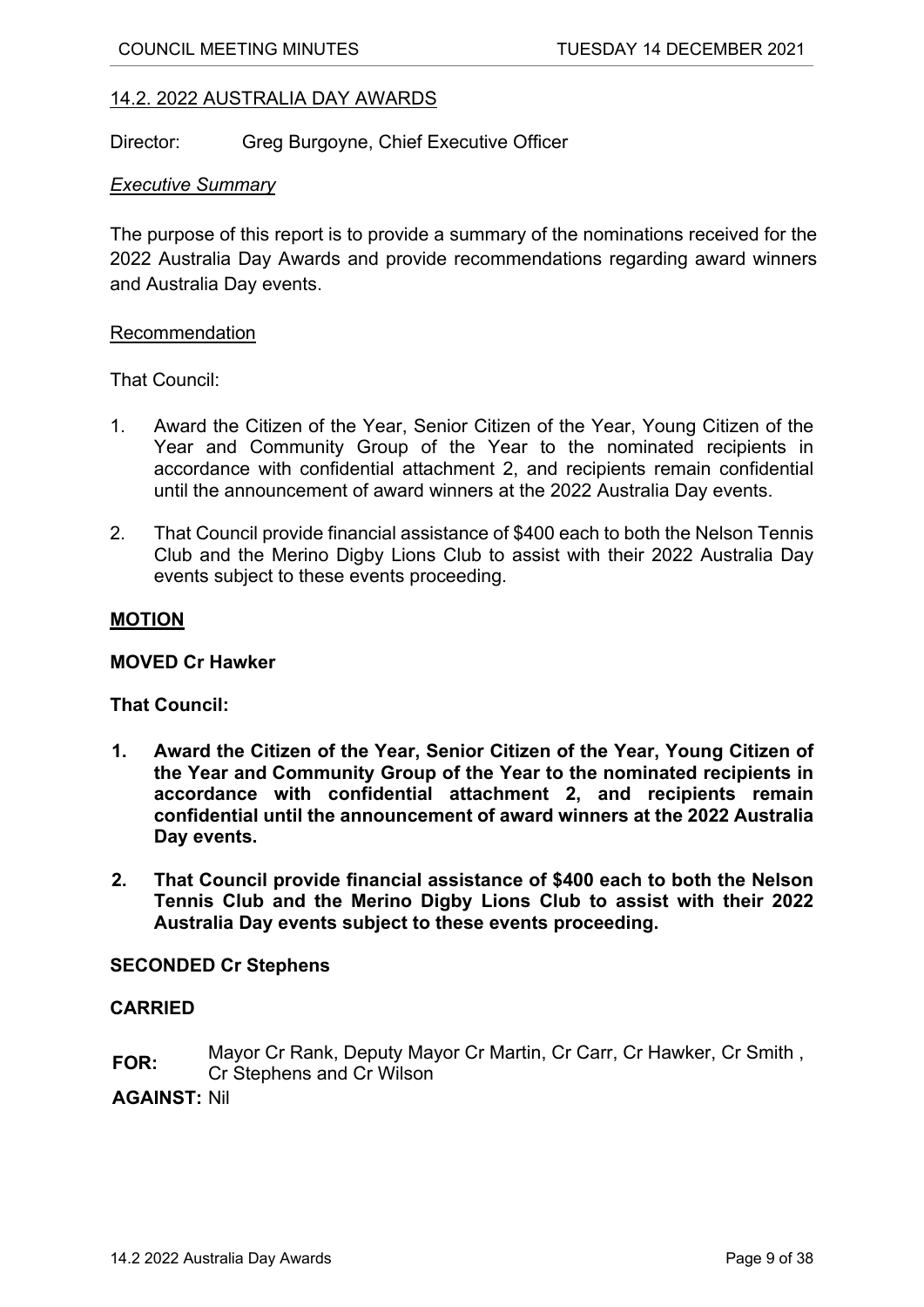# *Background/Key Information:*

Nominations for the annual Australia Day Awards were invited for the following four categories:

- Young Citizen of the Year;
- Citizen of the Year;
- Senior Citizen of the Year: and
- Community Group of the Year.

To be eligible for an Award, nominated individuals must be an Australian citizen and reside in the Glenelg Shire at the time of the nomination.

Glenelg Shire Young Citizen of the Year is awarded to a shire resident aged under 25 as at 26 January 2022, who has achieved the most distinguished performance and/or made the most outstanding contribution to the Shire community in the current year or over a number of years.

Glenelg Shire Senior Citizen of the Year is awarded to a shire resident aged 60 or over as at 26 January 2022, who has achieved the most distinguished performance and/or made the most outstanding contribution to the Shire community in the current year or over a number of years.

Glenelg Shire Community Group of the Year is awarded to an organised community group based in the Glenelg Shire which has made a significant contribution and exceptional service to the local community in the current year or over several years.

Outstanding achievement and demonstration of these key attributes is the basis of these awards.

Previous award winners are ineligible to win an award in the same category again.

Following an extensive advertising campaign throughout 2021 a total of 12 eligible nominations were received across all four award categories a (confidential attachment 1). All nominations received were presented to Council for assessment on 7 December 2021.

Nominees were assessed on the following criteria:

- Significance and impact of contributions made;
- Demonstrated level of commitment to the betterment of the Glenelg community;
- Nature and length of activity or service;
- Previous awards and recognition received;
- Personal attributes of the nominee such as being an inspirational/positive role model for their peers, showing vision, leadership, innovation and creativity;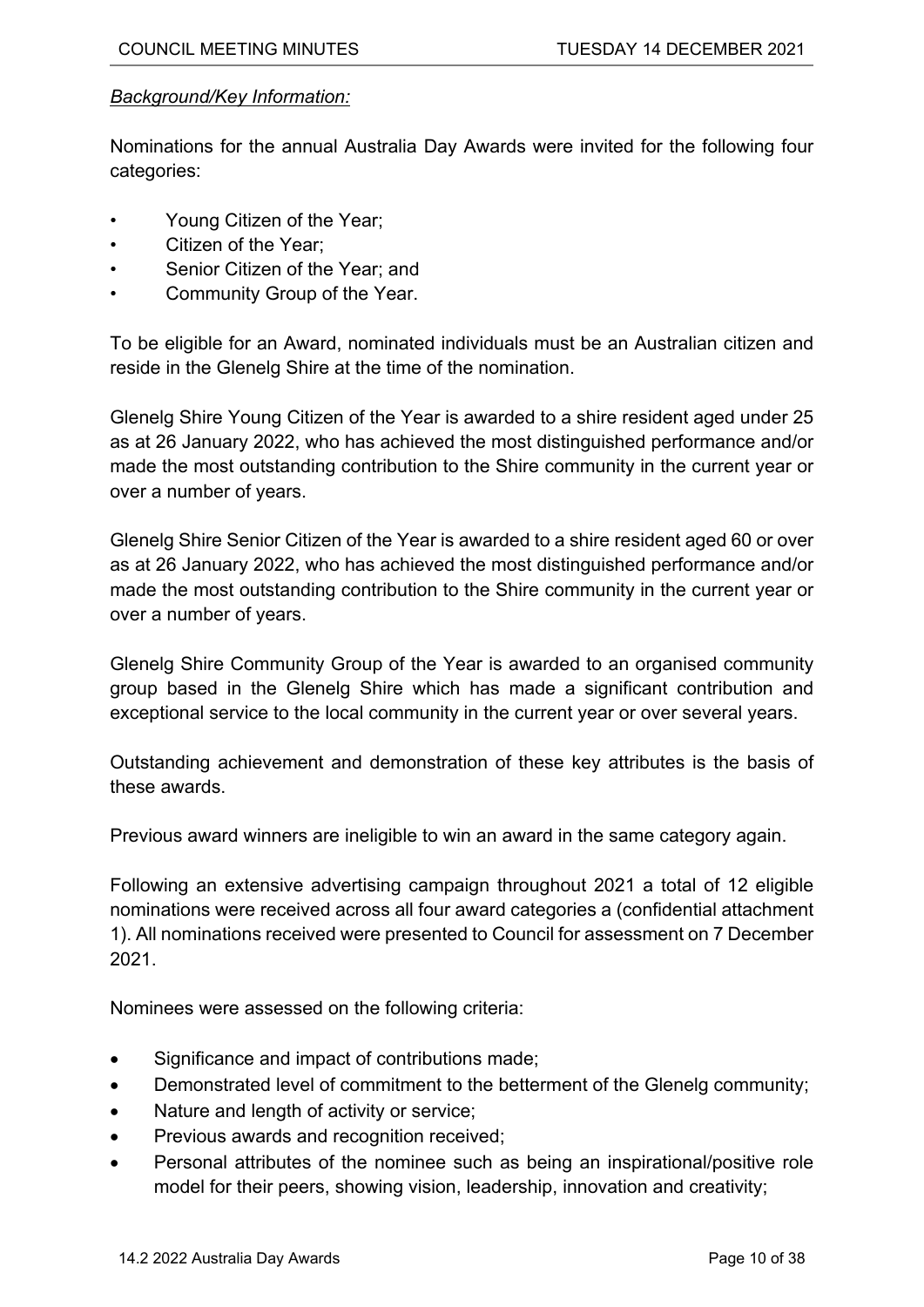- Personal, academic, and professional achievements; and
- Community groups must demonstrate that they meet a community need or priority and have provided exceptional service to the local community.

Australia Day Awards will be publicly announced at the Australia Day Celebrations in Portland and Casterton on Wednesday 26 January 2022, with all nominees to be invited to either of these events.

To assist with facilitation of community-based Australia Day events, financial assistance is provided annually to the Nelson Tennis Club and Merino/Digby Lions Club to assist with events in their respective townships. Financial assistance will only be provided should either of these community groups proceed with an Australia Day event for Wednesday 26 January 2022.

# a. Council Plan and Policy Linkage

Our Health and Wellbeing - Supporting the Glenelg community to thrive by being healthy, inclusive and well.

# b. Legislative, Legal and Risk Management Considerations

Not applicable.

# c. Consultation and/or communication processes implemented or proposed

Communications were undertaken over a nine-month period throughout 2021, with the nomination period closing on 29 October 2021. Nomination forms were available electronically via the Your Say Glenelg website and hard copies via Customer Service location across the Shire. Invitation to nominate was promoted via radio, print media, social media and direct marketing to subscription groups.

# d. Financial Implications and Collaboration

The estimated costs associated with the Australia Day celebrations are included within the 2021-2022 Council budget.

## e. Governance Principles

All planning and decision-making processes are in alignment with relevant Council Procedures.

The transparency of Council decisions, actions and information is to be ensured.

# **Attachment List**

*Separately circulated as Confidential attachments.*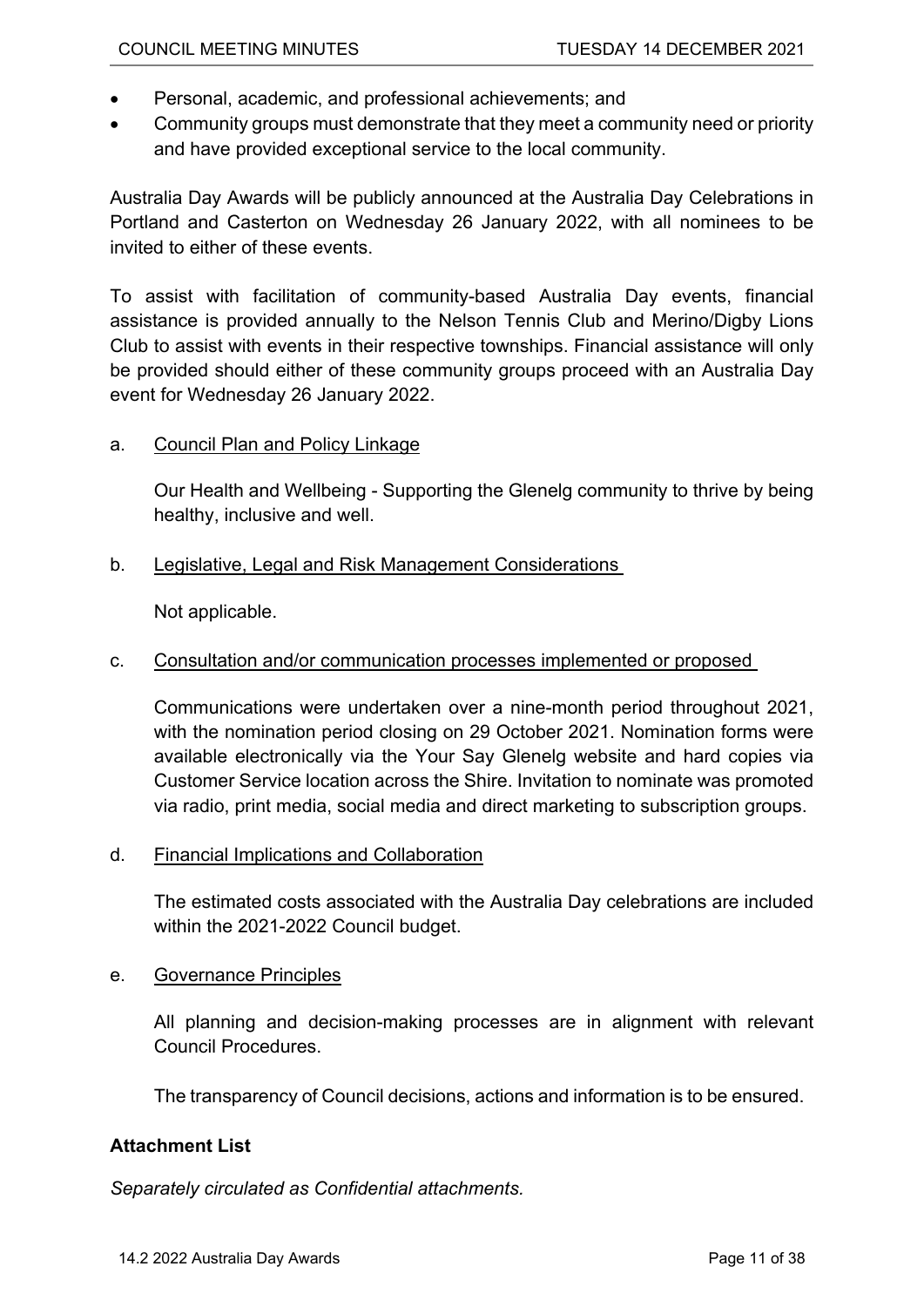## <span id="page-11-0"></span>14.3. GLENELG SHIRE COUNCIL FINANCIAL REPORT NOVEMBER 2021

Director: David Hol, Director Corporate Services

## *Executive Summary*

The Financial Report is a key document in assuring responsible and responsive governance and decision making. This high-level report is provided to give Council the ability to monitor Glenelg Shire's financial performance.

## Recommendation

That Council receives the Financial report for the period ending November 2021.

#### **MOTION**

## **MOVED Cr Carr**

**That Council receives the Financial report for the period ending November 2021.**

## **SECONDED Cr Stephens**

## **CARRIED**

**FOR:** Mayor Cr Rank, Deputy Mayor Cr Martin, Cr Carr, Cr Hawker, Cr Smith , Cr Stephens and Cr Wilson

## **AGAINST:** Nil

## *Background/Key Information:*

The 2021/2022 Annual Budget was adopted by Council on 22 June 2021.

This report provides information on the current status of Council's financial position and performance and includes:

- Comprehensive Income Statement;
- Balance Sheet:
- Statement of Cash Flows; and
- Statement of Capital Works.
- a. Council Plan and Policy Linkage

Our Voice and Action - A highly engaged and capable local government, leading Glenelg to ensure the needs and aspirations of our community are realised.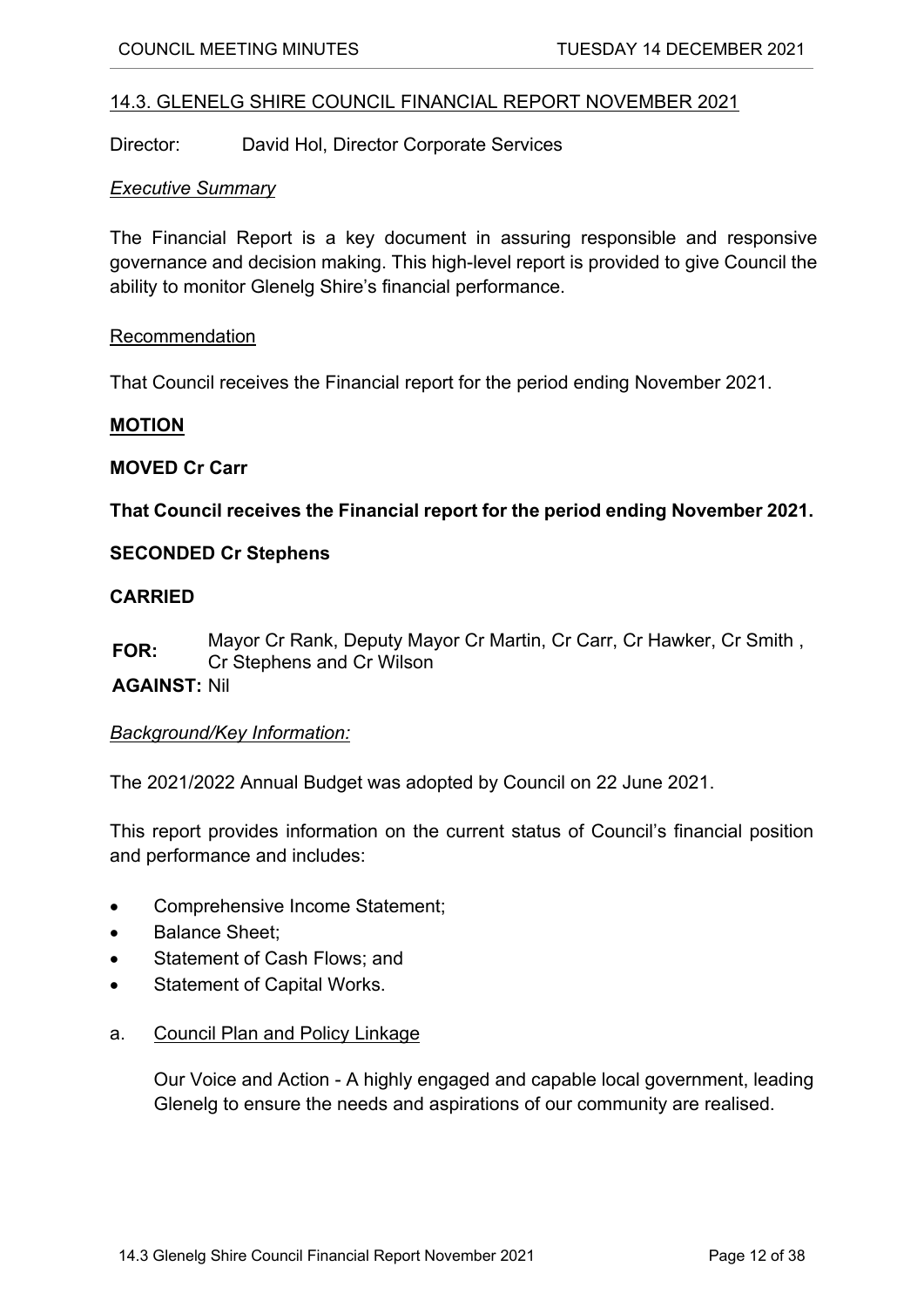# b. Legislative, Legal and Risk Management Considerations

This report is prepared monthly and is in addition to the requirements set out in the Local Government Act 2020 Division 2, Section 97 where Council is required to prepare a quarterly budget report to be submitted to Council.

Also, in accordance with Division 4, Section 101 Council is required to consider the following Financial Management Principles:

- (a) Revenue, expenses, assets, liabilities, investments and financial transactions must be managed in accordance with a Council's financial policies and strategic plans;
- (b) Financial risks must be monitored and managed prudently having regard to economic circumstances.
- c. Consultation and/or communication processes implemented or proposed

The finance report is prepared monthly for Council and submitted to the Audit and Risk Committee quarterly.

d. Financial Implications and Collaboration

The resourcing of the preparation of the financial report and year-end audit of the financial statements is provided for in the adopted budget.

The financial report is a key document that is required to monitor Council's budget and financial result.

The information in this report contributes to various strategic planning documents under Council's strategic planning framework, including the Annual Budget, Financial Plan and Revenue and Rating Plan.

e. Governance Principles

The ongoing financial viability of the Council is to be ensured.

# **Attachment List**

1. Financial Statements 2021 2022 to 30 November 2021 [**14.3.1** - 7 pages]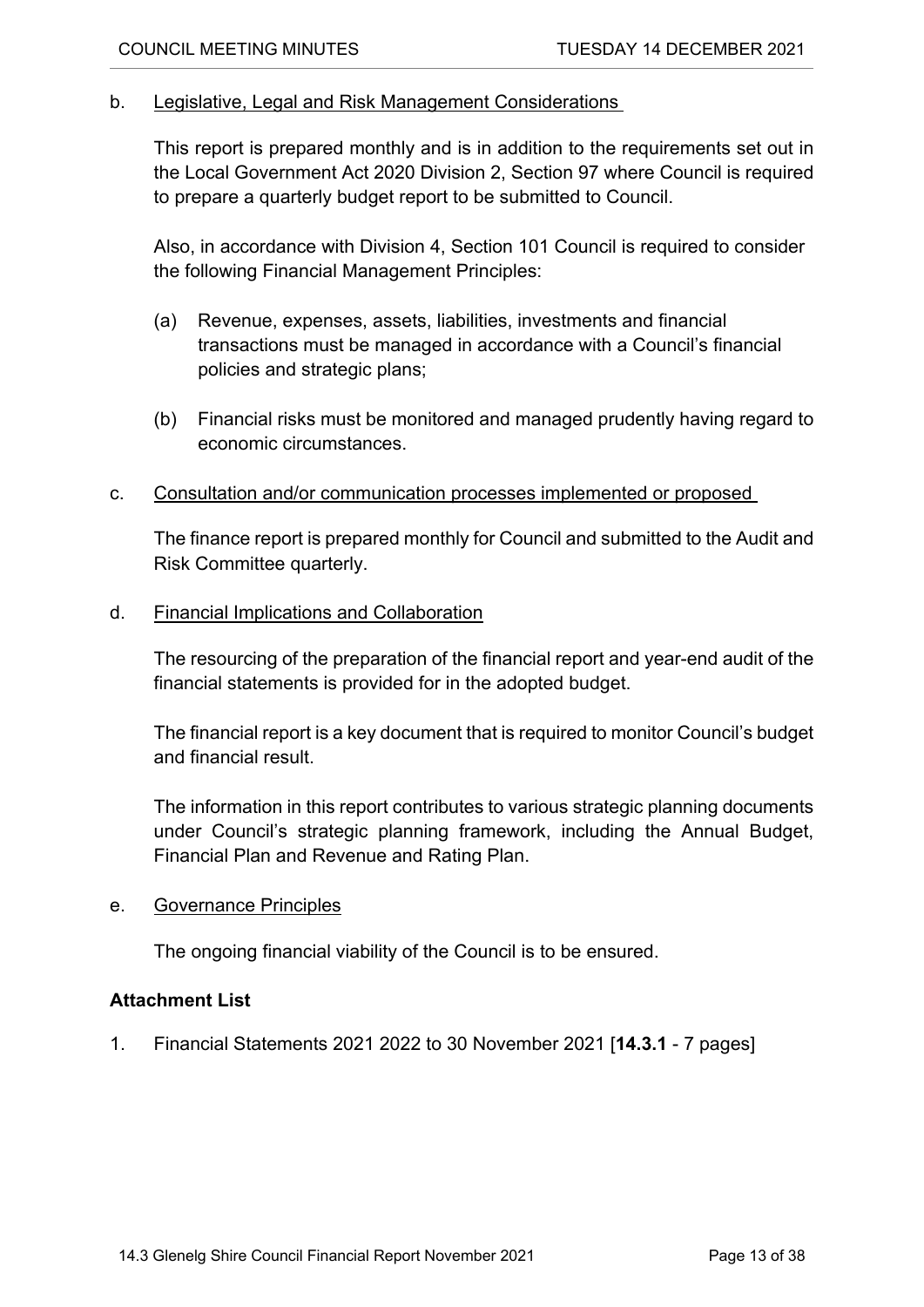# <span id="page-13-0"></span>14.4. CEO EMPLOYMENT AND REMUNERATION POLICY

Director: David Hol, Director Corporate Services

## *Executive Summary*

The purpose of this report is to seek Council adoption of the Chief Executive Officer (CEO) Employment and Remuneration Policy (CPO-CEO-OD-001) in accordance with the *Local Government Act 2020* by 31 December 2021.

## Recommendation

That Council adopts the CEO Employment and Remuneration Policy CPO-CEO-OD-001.

## **MOTION**

## **MOVED Cr Wilson**

# **That Council adopts the CEO Employment and Remuneration Policy CPO-CEO-OD-001.**

## **SECONDED Deputy Mayor Cr Martin**

## **CARRIED**

**FOR:** Mayor Cr Rank, Deputy Mayor Cr Martin, Cr Carr, Cr Hawker, Cr Smith , Cr Stephens and Cr Wilson

# **AGAINST:** Nil

# *Background/Key Information:*

Section 45 of the *Local Government Act 2020* outlines the requirement for councils to develop and adopt a Chief Executive Officer (CEO) Employment and Remuneration Policy. The first CEO Employment and Remuneration Policy must be adopted by 31 December 2021.

The CEO Employment and Remuneration Policy must ensure access and availability of independent professional advice in relation to matters including recruitment and appointment, provisions, performance monitoring, appraisals and any other matter prescribed by the regulations.

Due to legislative reforms and Local Government Inspectorate comments, matters relating to the recruitment and performance of the CEO have become more prominent, requiring increased transparency of decision-making. Council's are required to formally decide outcomes of performance reviews, changes to performance criteria, changes to remuneration and any amendments to the contract of employment.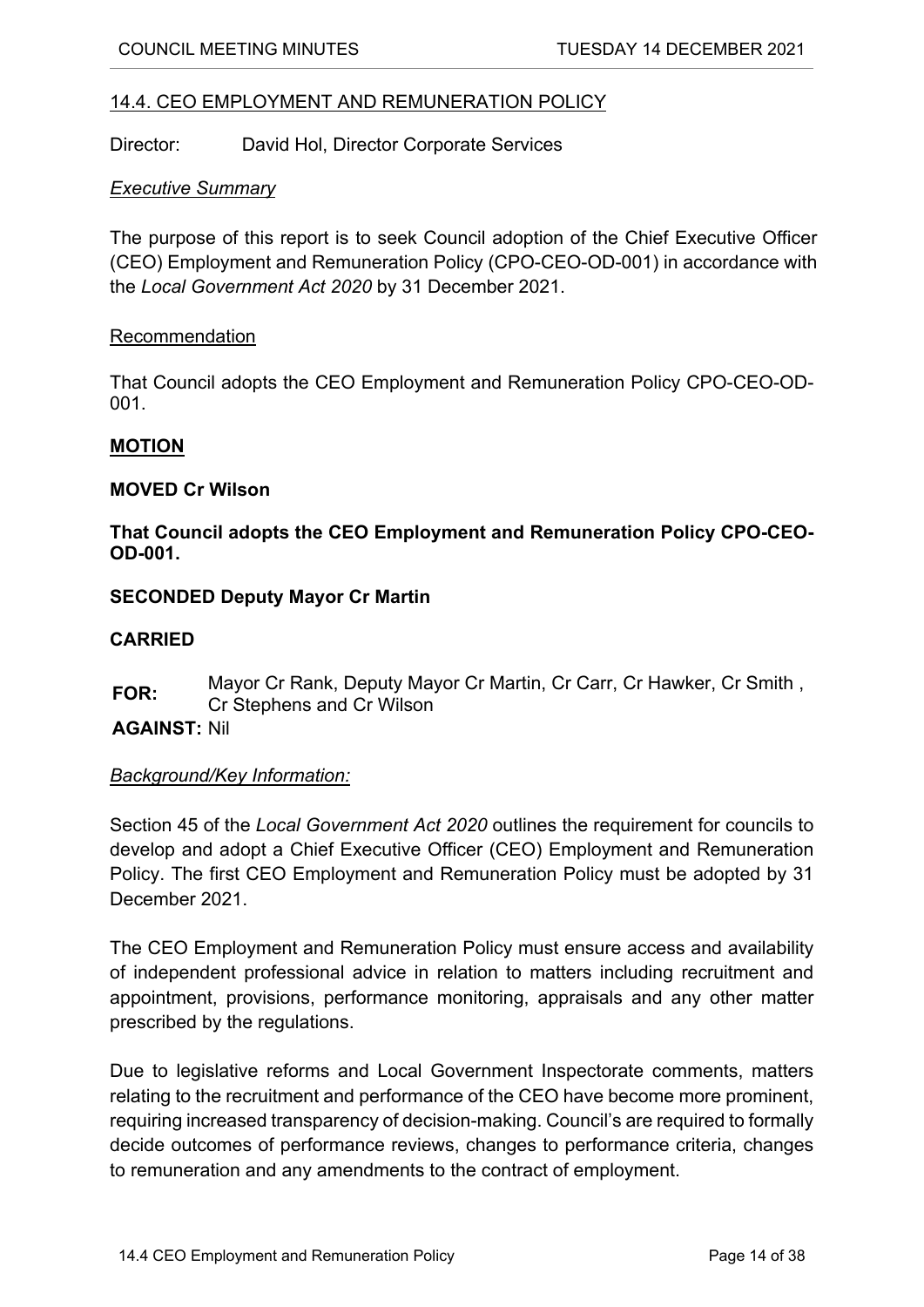Consideration should be given to the establishment of a CEO Employment and Remuneration Committee to advise and make decisions on all matters contained within the policy. There is no statutory requirement for a CEO Employment and Remuneration Committee, however, this is best practice and very common.

If Council elect to establish a CEO Employment and Remuneration Committee consideration should also be given to the appointment of a chairperson. The committee may be chaired by a member of Council or an independent advisor.

Alternatively, Council can continue to address these matters in accordance with current process with the option to obtain independent professional advice for any matter dealt with within the Policy as required.

It is recommended that the policy allows for options to be determined as required.

a. Council Plan and Policy Linkage

Your Voice, Our Shared Action - A highly engaged and capable local government, leading Glenelg to ensure the needs and aspirations of our community are realised.

b. Legislative, Legal and Risk Management Considerations

Section 45 of the *Local Government Act 2020* outlines the requirement for councils to develop and adopt a CEO Employment and Remuneration Policy. The first CEO Employment and Remuneration Policy must be adopted by 31 December 2021.

c. Consultation and/or communication processes implemented or proposed

Not applicable.

d. Financial Implications and Collaboration

Remuneration for the CEO is accounted for in Council's Financial Plan 2021- 2031.

e. Governance Principles

Council decisions are to be made and actions taken in accordance with the relevant law.

The transparency of Council decisions, actions and information is to be ensured.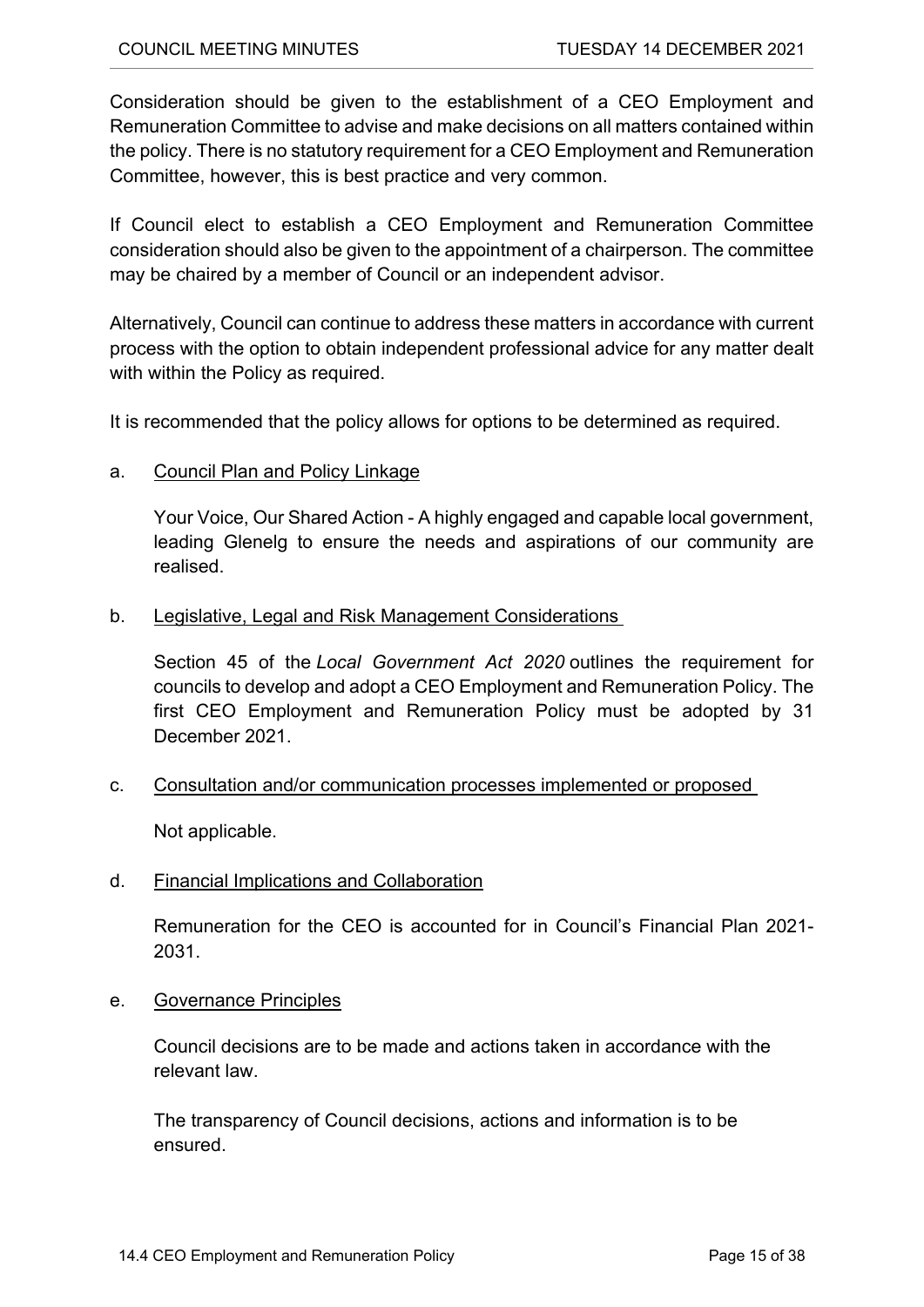Collaboration with other Councils (section 109 *Local Government 2020*) and Governments and statutory bodies is to be sought along with Financial and Resource Implications and Opportunities.

# **Attachment List**

1. CEO Employment and Remuneration Policy CPO-CEO-OD-001 [**14.4.1** - 7 pages]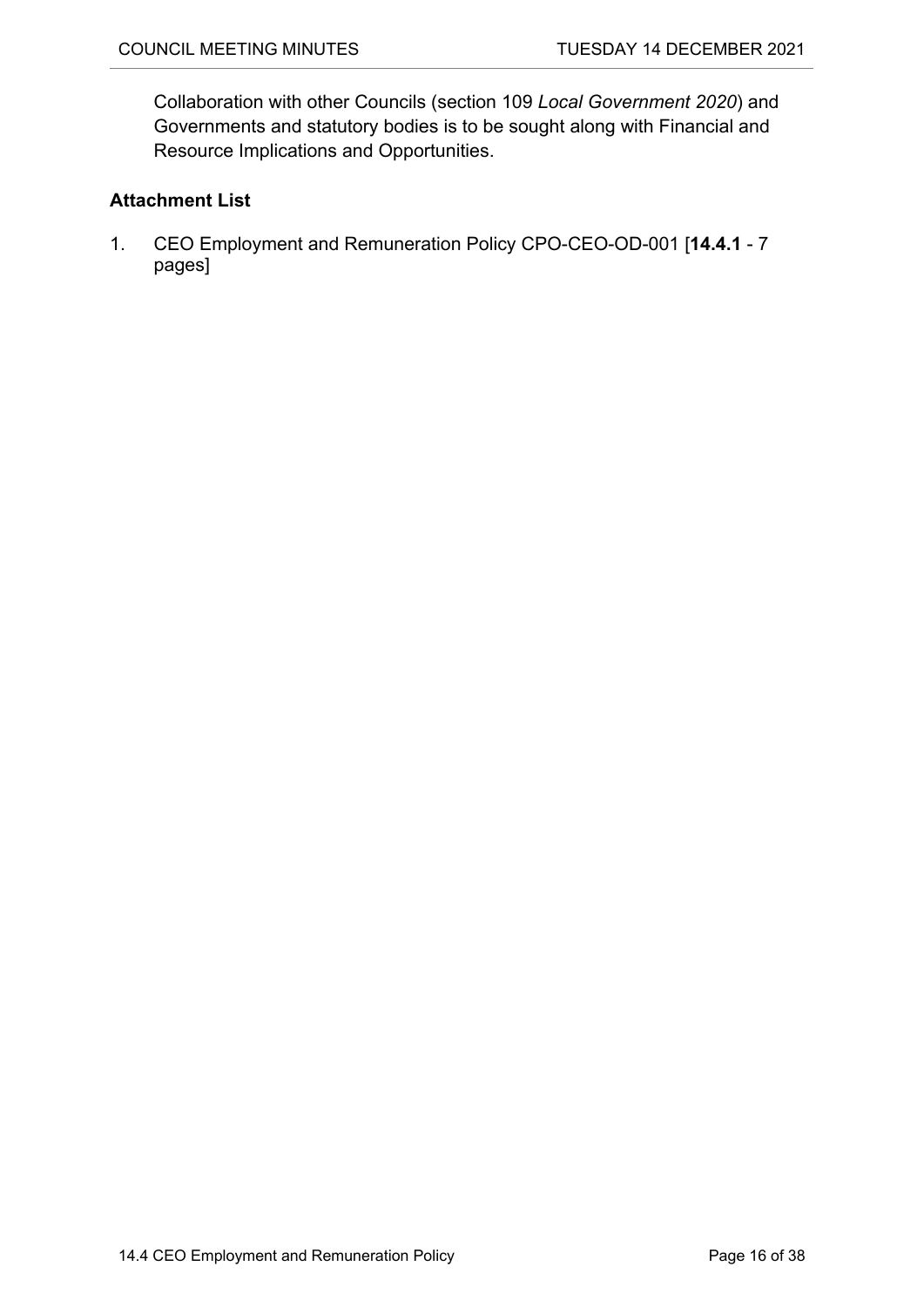# <span id="page-16-0"></span>14.5. COUNCIL POLICY REVIEW - COMPLAINTS POLICY CPO-CORPS-CUSTS-003

Director: David Hol, Director Corporate Services

## *Executive Summary*

This paper seeks the adoption by Council, of the Draft Complaints Handling Policy, by 31 December 2021 in accordance with the *Local Government Act 2020.*

## Recommendation

That Council adopt the Complaints Handling Policy CPO-CORPS-CUST-003.

## **MOTION**

## **MOVED Cr Carr**

**That Council adopt the Complaints Handling Policy CPO-CORPS-CUST-003.**

# **SECONDED Cr Hawker**

## **CARRIED**

**FOR:** Mayor Cr Rank, Deputy Mayor Cr Martin, Cr Carr, Cr Hawker, Cr Smith , Cr Stephens and Cr Wilson

# **AGAINST:** Nil

# *Background/Key Information:*

In 2015 the Victorian Ombudsman presented to Parliament a report into Councils and complaints – A report on current practice and issues. This enquiry was launched in 2014 when staff in the Ombudsman's Office identified that one of the main causes of complaints against local councils was the way those councils dealt with complaints. As part of this enquiry the Ombudsman also developed a Good Practice Guide to assist councils improve their complaint handling practices. Councils' complaint handling process was reviewed based on this information.

The *Local Government Act 2020* received the royal assent on 24 March 2020, Stage 3 of the Act requires the Council to adopt a Complaints Policy by 31 December 2021.

The Victorian Ombudsman released a Councils and Complaints Good practice Guide version 2 in July 2021. The Act defines a complaint and stipulates the need for the complaints process to remain independent.

The Glenelg Shire Council has had in place a Complaints Handling process, including website accessibility and internal procedures for some time.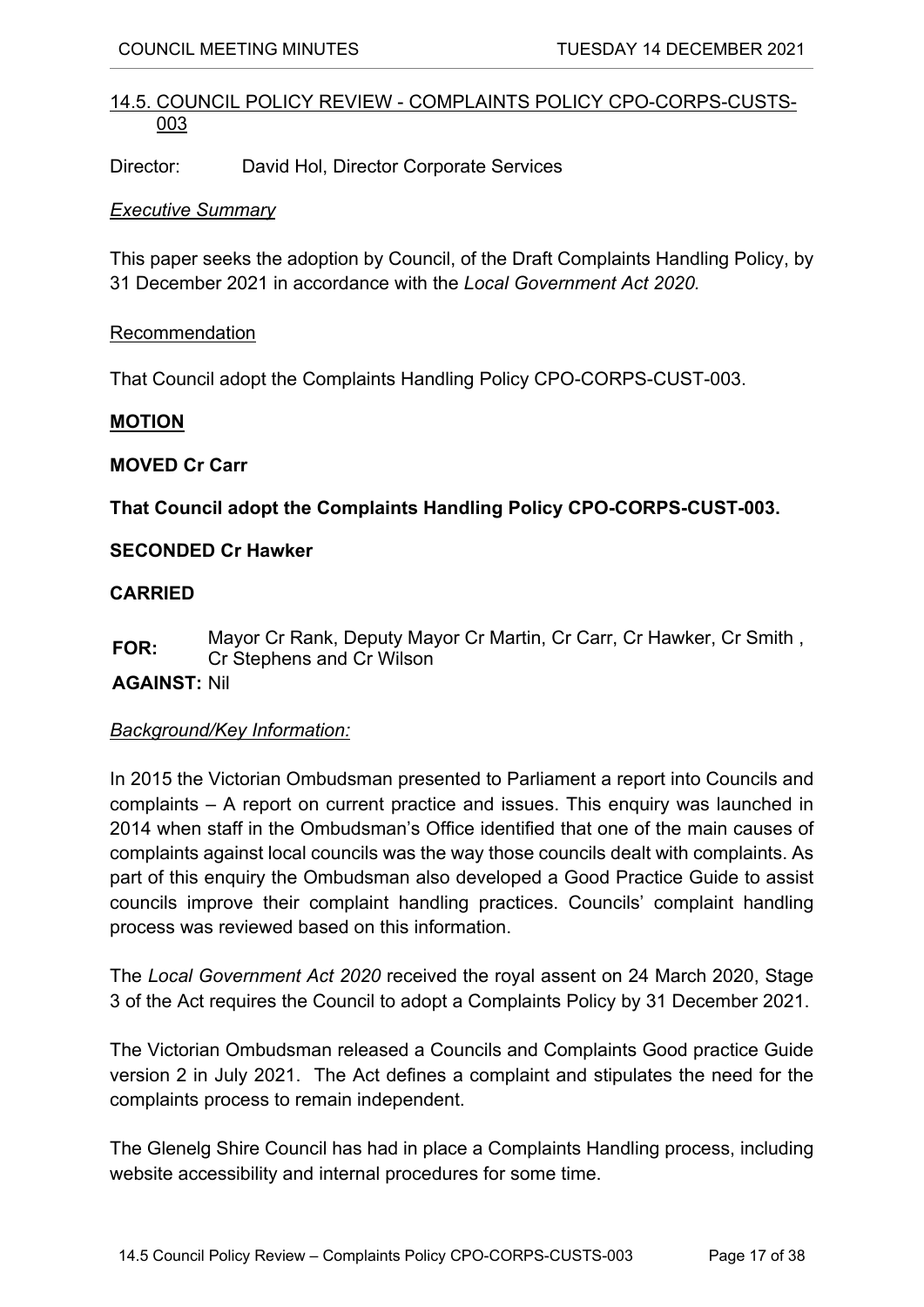The Policy has again been developed to reflect the findings of the Ombudsman's latest report and also ensure compliance with the *Local Government Act 2020*. The Council website is also currently being refreshed and a streamlined complaints process is being developed to ensure ease of use by customers and enable appropriate reporting to assist in continuous improvement opportunities.

# a. Council Plan and Policy Linkage

Your Voice, Our Shared Action - A highly engaged and capable local government, leading Glenelg to ensure the needs and aspirations of our community are realised.

# b. Legislative, Legal and Risk Management Considerations

Section 107 of the *Local Government Act 2020* requires Council to have a Complaints Policy.

c. Consultation and/or communication processes implemented or proposed

Staff were encouraged to provide feedback on the Complaints Policy prior to the Policy being adopted by Council.

# d. Financial Implications and Collaboration

Management of complaints is included as part of operational budget expenses.

# e. Governance Principles

Council decisions are to be made and actions taken in accordance with the relevant law.

The transparency of Council decisions, actions and information is to be ensured.

# **Attachment List**

1. Draft Council Complaints Policy CPO CORPS CUSTS 003 [**14.5.1** - 10 pages]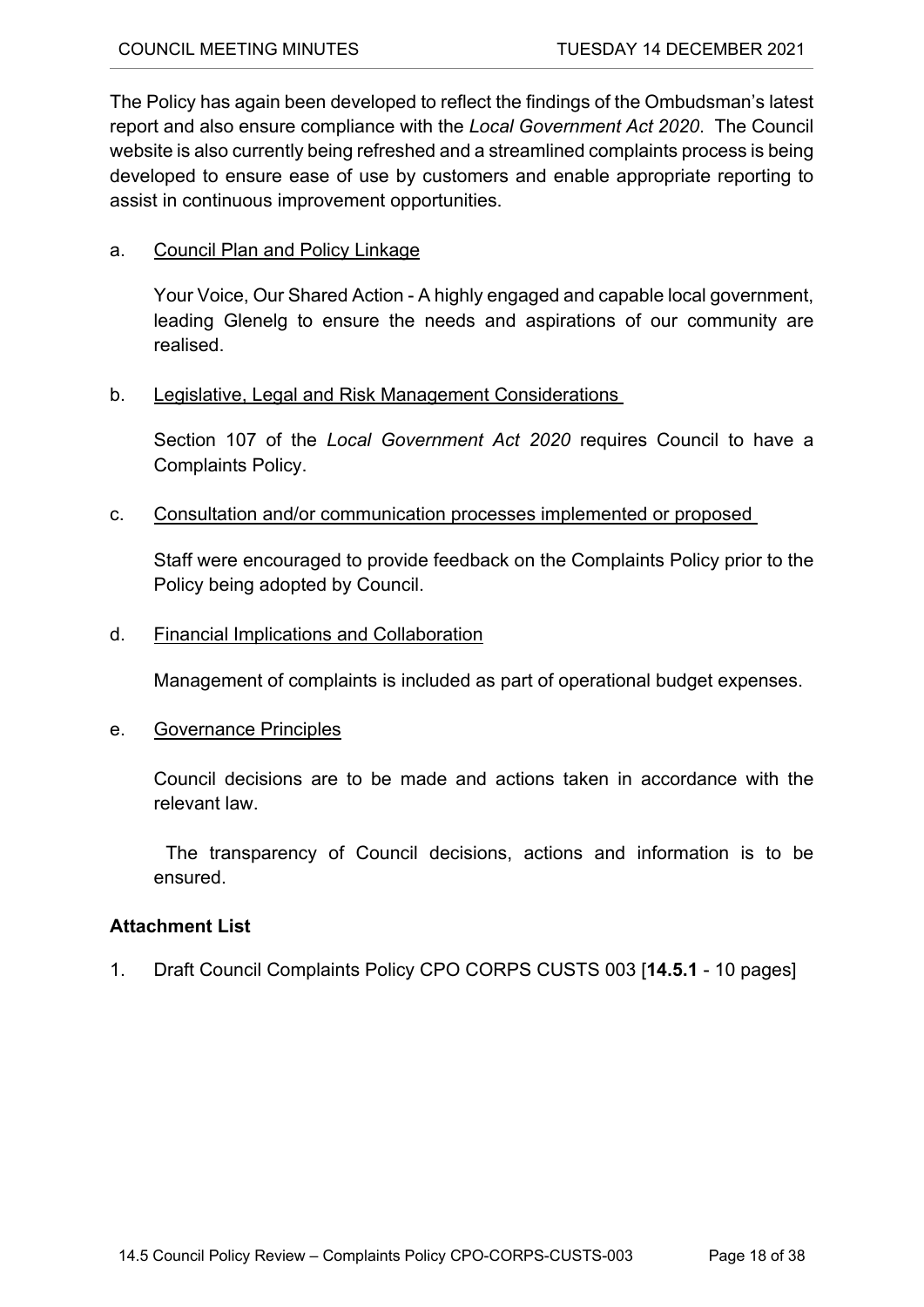# <span id="page-18-0"></span>14.6. COUNCIL POLICY REVIEW - PROCUREMENT POLICY CPO-CORPS-CP-001

Director: David Hol, Director Corporate Services

## *Executive Summary*

The purpose of this report is to enable Council to consider the review undertaken and adopt the Procurement Policy in accordance with section 108 of the *Local Government Act 2020* (Vic).

## Recommendation

That Council:

- 1. That Council adopt the reviewed Procurement Policy CPO-CORPS-CP-001 as separately circulated.
- 2. That the Procurement Policy be effective from the 14 December 2021.

# **MOTION**

## **MOVED Cr Smith**

## **That Council:**

- **1. That Council adopt the reviewed Procurement Policy CPO-CORPS-CP-001 as separately circulated.**
- **2. That the Procurement Policy be effective from the 14 December 2021.**

# **SECONDED Cr Stephens**

## **CARRIED**

**FOR:** Mayor Cr Rank, Deputy Mayor Cr Martin, Cr Carr, Cr Hawker, Cr Smith , Cr Stephens and Cr Wilson

**AGAINST:** Nil

# *Background/Key Information:*

The Procurement Policy is a high-level policy document that addresses key operational standards and expectations required of councillors, officers, temporary/casual employees of Council in addition to contractors and consultants whilst engaged by Council.

Section 108 of the *Local Government Act 2020* (Vic) requires Council to prepare, approve and adopt a Procurement Policy which specifies the principles, processes and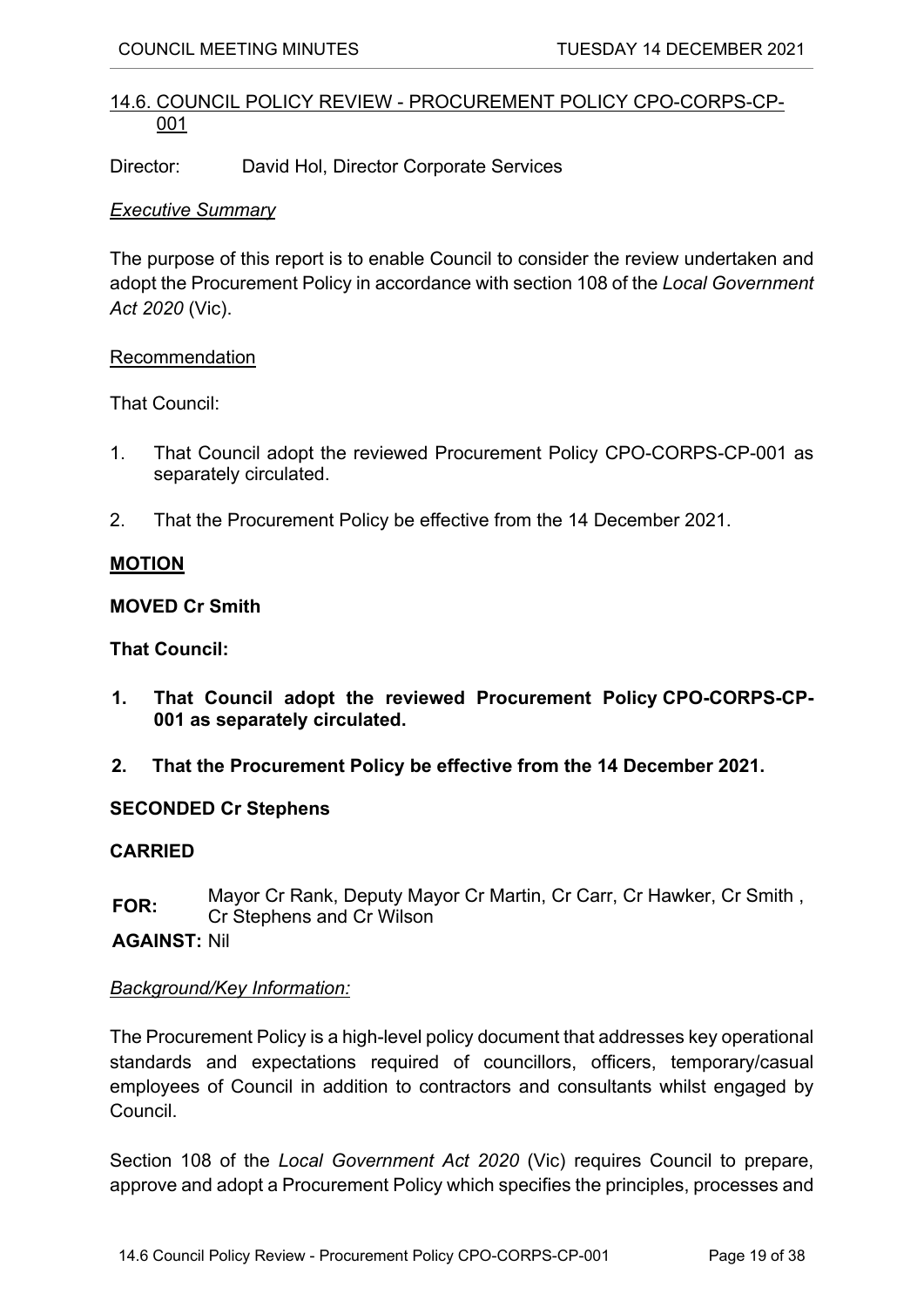procedures applying in respect of the purchase of goods and services by the Council, including for the carrying out of works.

Key aspects of the legislation are that:

- A Council must review its Procurement Policy at least once during each 4-year term of the Council and may, in accordance with this section, amend the procurement policy;
- A copy of the current procurement policy is to be made available for inspection by the public, both at council's offices and on council's website.

A Council is required to comply with its procurement policy.

The policy considers benefits and value for money, based on whole of life costs, as well as social and environmental impacts of its procurement processes to achieve the best outcomes for the community having regard to the long-term and cumulative effects of its decisions.

An external review has been undertaken by AFS & Associates Pty Ltd to assess compliance with the *Local Government Act* and Regulations and provide assessment regarding application to current industry standards and the Victorian Local Government Best Practice Procurement Guidelines.

# **Outcomes**

The Policy was updated to reflect current Organisational standards and structure. Content was improved to provide clarity and functionality for all users.

The Glenelg Shire Council's weighting of up to 25% for Economic Contribution has been maintained and is significantly higher than other Councils in the region.

The external review found the draft policy to be compliant with the *Local Government Act 2020* and reflects the key principles as per the Victorian Local Government Best Practice Guidelines 2013. The review recommendations have been implemented or noted for procedural development as shown in the table below.

| Item                          | Recommendation             | Action               |
|-------------------------------|----------------------------|----------------------|
| Removal of reference to Local | Changed to reference Local | <sup>⊥</sup> Updated |
| Government Act 1989 (Vic)     | Government Act 2020        |                      |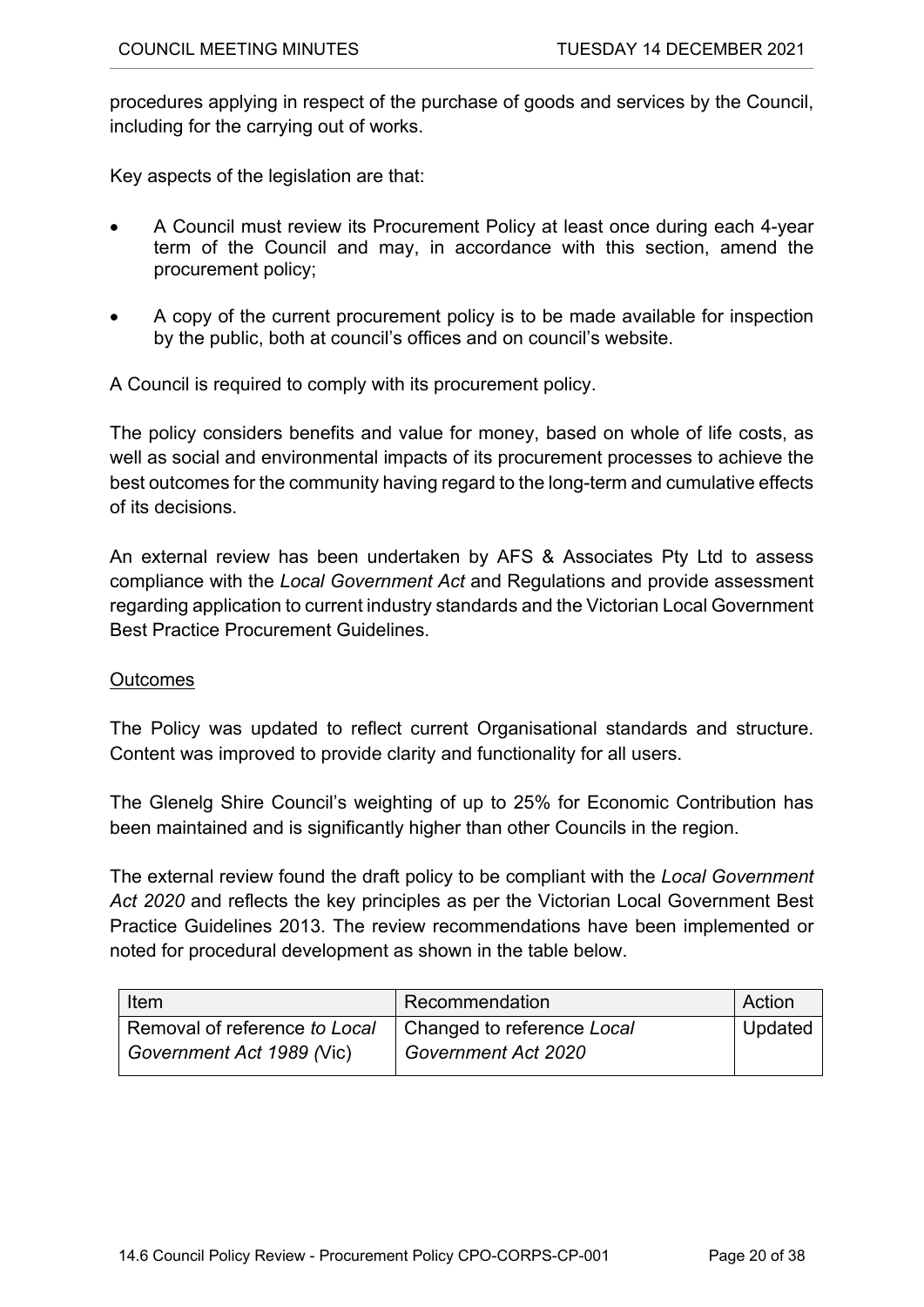| Item                                                                             | Recommendation                                                                                                                                                  | Action   |
|----------------------------------------------------------------------------------|-----------------------------------------------------------------------------------------------------------------------------------------------------------------|----------|
| Changes to sections no longer<br>mandated under the Local<br>Government Act 2020 | Removal of reference to Australian<br>and New Zealand Supplier preference.<br><b>Exemptions from Procurement Policy -</b><br>Changed reference from Ministerial | Updated  |
|                                                                                  | Exemption to seeking exemption from<br>Council                                                                                                                  |          |
| A Council must review its                                                        |                                                                                                                                                                 | Included |
| Procurement Policy at least                                                      |                                                                                                                                                                 |          |
| once during each four-year                                                       |                                                                                                                                                                 |          |
| term of the Council<br>Determine the contract value                              |                                                                                                                                                                 |          |
| above which Council must                                                         | Tender threshold \$200,000 (inc GST)                                                                                                                            | Updated  |
| invite a tender or seek an                                                       |                                                                                                                                                                 |          |
| expression of interest                                                           |                                                                                                                                                                 |          |
| A description of how the                                                         | Insert Appendix B - reference<br>to                                                                                                                             | Included |
| Council will seek collaboration                                                  | <b>Collaborative Procurement</b>                                                                                                                                |          |
| with other Councils and public                                                   |                                                                                                                                                                 |          |
| bodies in the procurement of                                                     |                                                                                                                                                                 |          |
| goods or services;<br>\$5000 to \$14,999 - 2 quotes                              | \$5001 to \$50,000 - 2 written quotes                                                                                                                           | Updated  |
| \$15,000 to \$149,999 goods &                                                    | \$50,001 to \$199,999 - 3 written quotes                                                                                                                        |          |
| services - 3 quotes                                                              | $$200,000 + public tender$                                                                                                                                      |          |
| \$15,000 to \$199,999 works - 3                                                  |                                                                                                                                                                 |          |
| quotes                                                                           |                                                                                                                                                                 |          |
| \$150,000 and over for goods                                                     |                                                                                                                                                                 |          |
| and services or \$200,000 and                                                    |                                                                                                                                                                 |          |
| over for works public tender                                                     |                                                                                                                                                                 |          |
| Directors (or delegate)<br>\$100,000 to \$149,999                                | Directors (or delegate)<br>up to \$200,000                                                                                                                      | Updated  |
| The level of commitment                                                          | Environmental sustainability                                                                                                                                    | Updated  |
| demonstrated to maximise                                                         | Minimum Weighting 25%                                                                                                                                           |          |
| environmental sustainability                                                     | (increased annually over the term of the                                                                                                                        |          |
| <b>Minimum Weighting 10%</b>                                                     | policy)                                                                                                                                                         |          |
|                                                                                  | Year One<br>15%                                                                                                                                                 |          |
|                                                                                  | Year Two<br>18.5%                                                                                                                                               |          |
|                                                                                  | Year Three 22%<br>Year Four<br>25%                                                                                                                              |          |
| Consider the development of a                                                    | Noted guideline to be developed                                                                                                                                 |          |
| <b>Procurement Guideline Manual</b>                                              |                                                                                                                                                                 |          |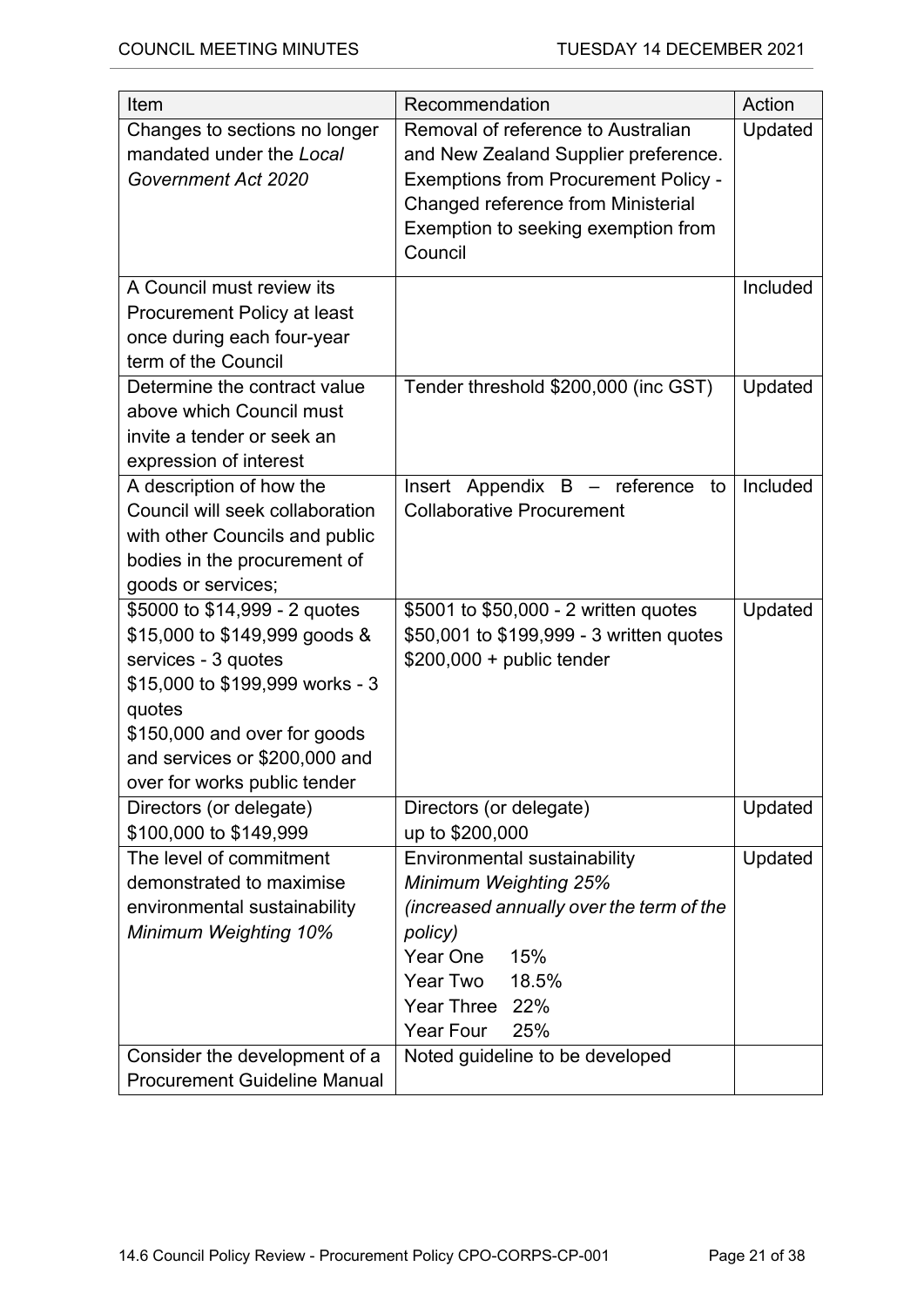## a. Council Plan and Policy Linkage

Your Voice, Our Shared Action - A highly engaged and capable local government, leading Glenelg to ensure the needs and aspirations of our community are realised.

This policy also dictates the delegation limits set for the organisation.

b. Legislative, Legal and Risk Management Considerations

All legal and legislative requirements have been considered in preparation of the policy.

## c. Consultation and/or communication processes implemented or proposed

A consultation process was untaken in reviewing the policy including;

- Consultation with staff and the South West Councils network group; and
- The engagement of an external consultant.

Following adoption of the policy by Council, it will be communicated to staff.

d. Financial Implications and Collaboration

The adoption of the procurement policy will not require additional direct budget implications.

## e. Governance Principles

Council decisions are to be made and actions taken in accordance with the relevant law.

## **Attachment List**

1. Procurement Policy CPO-CORPS-CP-001 [**14.6.1** - 24 pages]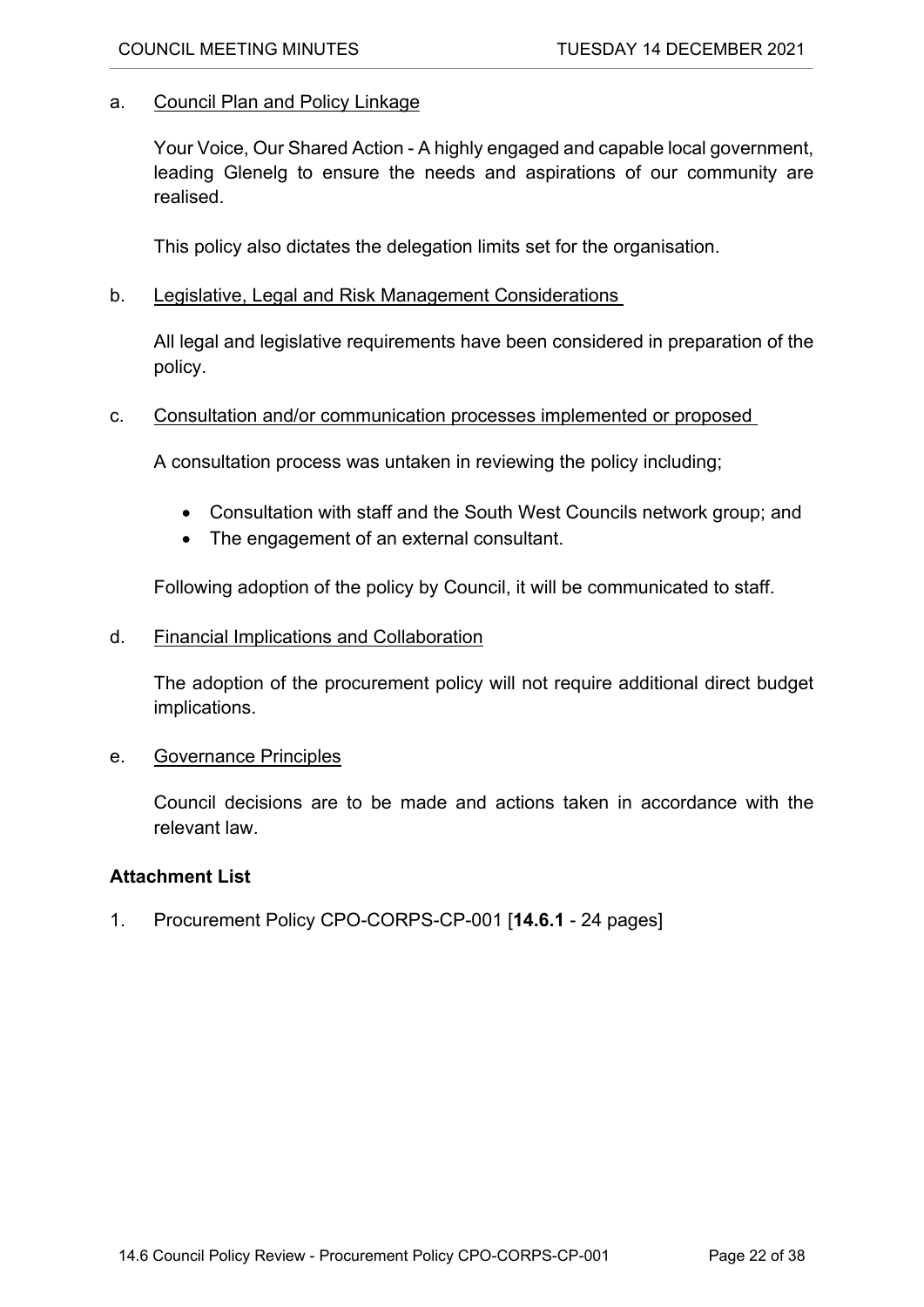*Cr Wilson re declared a General Conflict of Interest in item 14.7 Councillor Conduct Hearing Outcome and left the meeting at 7:23pm.*

# <span id="page-22-0"></span>14.7. COUNCILLOR CONDUCT HEARING OUTCOME

Director: David Hol, Director Corporate Services

## *Executive Summary*

This report provides Council with the decision and statement of reasons received by the Arbiter appointed to consider an allegation of misconduct by a Councillor in accordance with section 147(4) of the *Local Government Act 2020*.

## Recommendation

That Council:

- 1. That Council receive the Arbiter decision and statement of reasons on this matter; and
- 2. That the Arbiter decision and statement of reasons be recorded in the minutes in accordance with the requirements of section 147(4) of the *Local Government Act 2020.*

## **MOTION**

## **MOVED Cr Smith**

## **That Council:**

- **1. That Council receive the Arbiter decision and statement of reasons on this matter; and**
- **2. That the Arbiter decision and statement of reasons be recorded in the minutes in accordance with the requirements of section 147(4) of the** *Local Government Act 2020.*

## **SECONDED Cr Stephens**

## **CARRIED**

**FOR:** Mayor Cr Rank, Deputy Mayor Cr Martin, Cr Carr, Cr Hawker, Cr Smith and Cr Stephens

**AGAINST:** Nil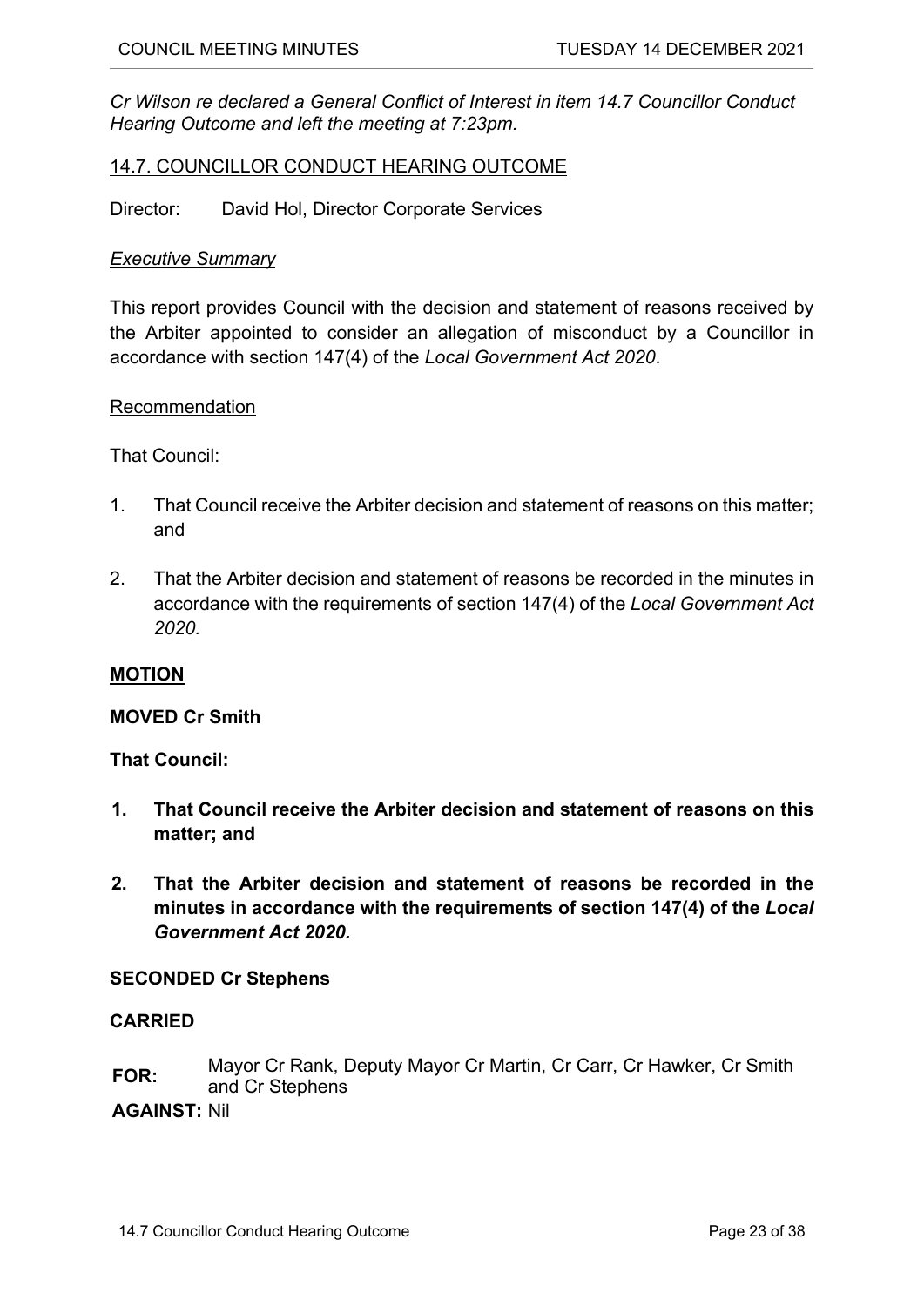## *Background/Key Information:*

An application for an internal arbitration process to make a finding of misconduct against Cr Gilbert Wilson was lodged on the 5 August 2021 relating to actions undertaken at the Council meeting on the 22 June 2021. The application has been made by Cr Anita Rank as the approved representative on behalf of Cr Chrissy Hawker, Cr Michael Carr, Cr Scott Martin and Cr Jayden Smith.

The application has been examined by the Principal Councillor Conduct Registrar in accordance with section 144 of the Local Government Act 2020 and an Arbiter was appointed to hear the matter.

A directions hearing was undertaken on the 16 November and the Arbitration Hearing conducted at the Portland Municipal Offices of the 6 December.

A copy of the Arbiters decision and statement of reasons is provided as an attachment to this report.

## a. Council Plan and Policy Linkage

Our Voice and Action - A highly engaged and capable local government, leading Glenelg to ensure the needs and aspirations of our community are realised.

## b. Legislative, Legal and Risk Management Considerations

This report has been prepared in accordance with Division 6 of the *Local Government Act 2020* and the Glenelg Shire Council Councillor Code of Conduct adopted 23 February 2021

## c. Consultation and/or communication processes implemented or proposed

Undertaken in accordance with the provisions of the Local Government Act 2020 relating to Councillor conduct matters.

## d. Financial Implications and Collaboration

Costs associated with Councillor Conduct matters are allocated to the operational budget for Corporate Governance.

## e. Governance Principles

Council decisions are to be made and actions taken in accordance with the relevant law.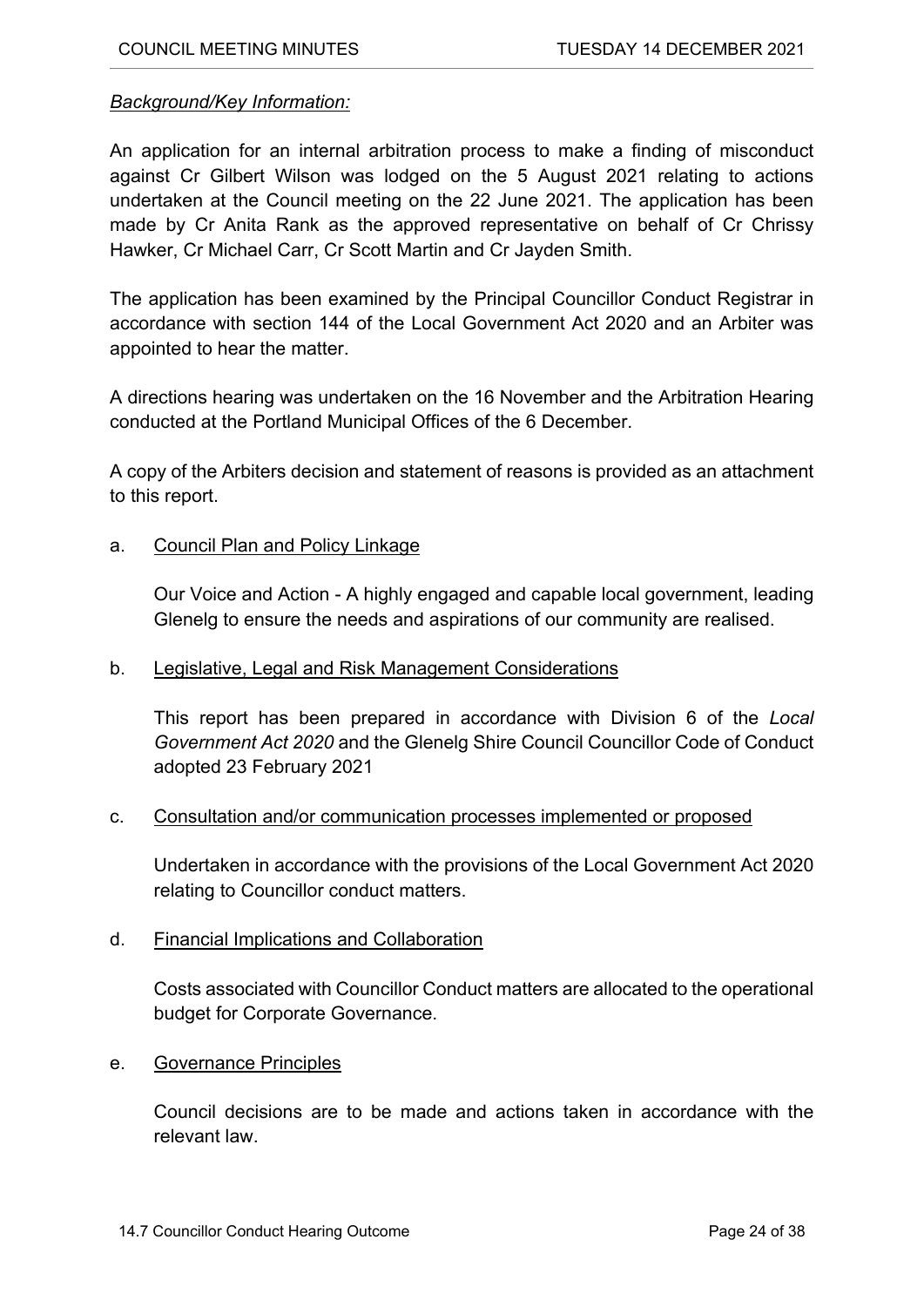## **Attachment List**

1. Glenelg Findings - Final version 12 Dec 2021 [**14.7.1** - 8 pages]

#### Copy of Internal Arbitration Report and Determination

#### **INTERNAL ARBITRATION PROCESS - GLENELG SHIRE COUNCIL CITY**

In the matter of an Application by Councillor Anita Rank and Other Councillors concerning Councillor Gilbert Wilson

#### HEARING PURSUANT TO DIVISION 5 OF PART 6 OF THE **LOCAL GOVERNMENT ACT (2020)**

| Applicants:      | Councillor Anita Rank (appointed representative)<br>Councillor Chrissy Hawker<br><b>Councillor Michael Carr</b><br>Councillor Scott Martin, and<br>Councillor Jayden Smith |
|------------------|----------------------------------------------------------------------------------------------------------------------------------------------------------------------------|
| Respondent:      | <b>Councillor Gilbert Wilson</b>                                                                                                                                           |
| Date of Hearing: | 6 December 2021                                                                                                                                                            |
| Arbiter:         | Helen Buckingham                                                                                                                                                           |

#### **DETERMINATION**

The Arbiter is satisfied that there has been no breach of the prescribed standards by Councillor Gilbert Wilson. As a consequence, no finding of misconduct is made.

The application is dismissed.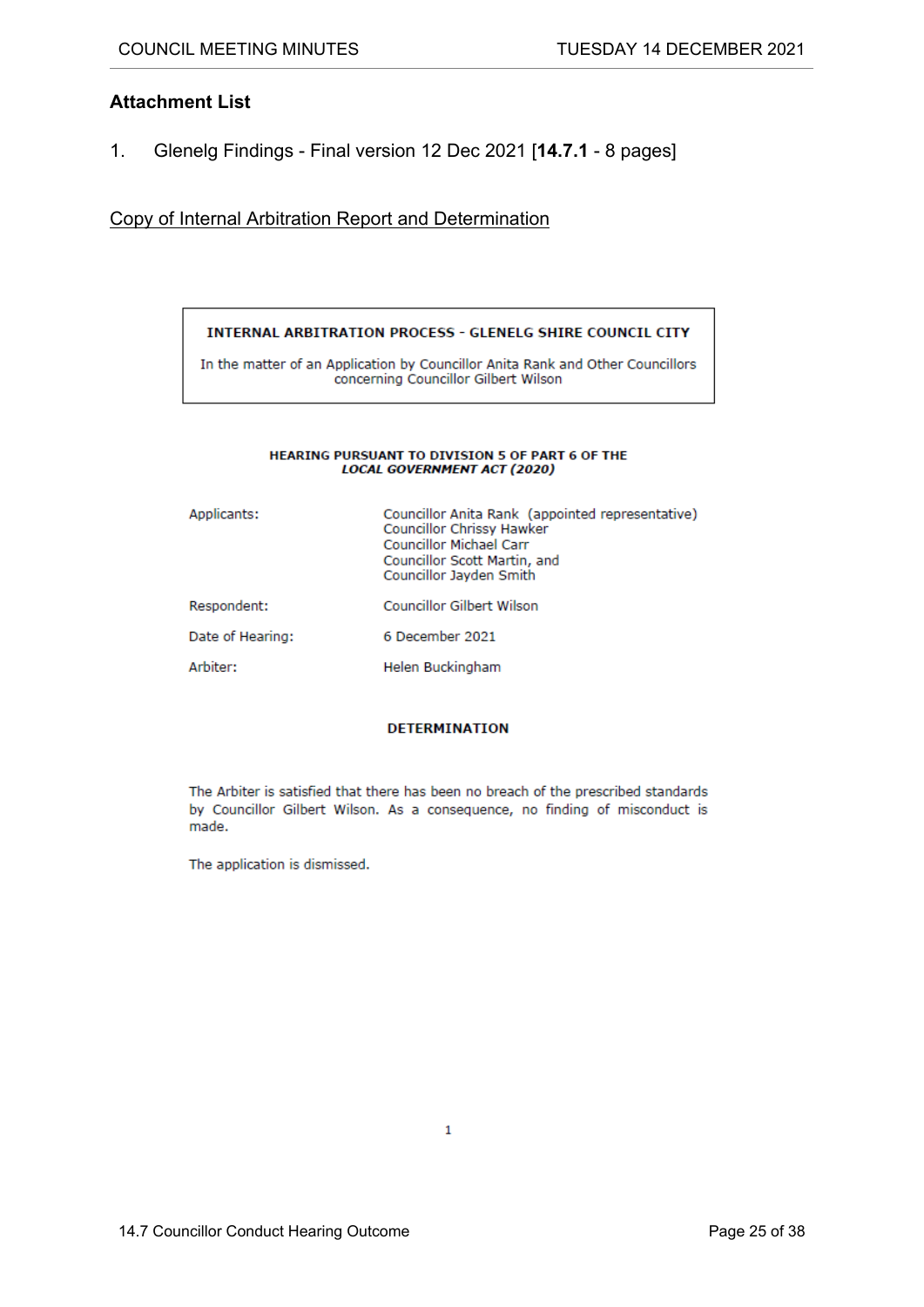#### **STATEMENT OF REASONS FOR DECISION**

#### **The Application**

- 1. The application dated 5 August 2021 was seeking a finding of misconduct against the respondent. Councillor Gilbert Wilson relating to two allegations that are summarised below.
- 2. The application alleged that Councillor Wilson breached the following standards:

Clause 1 (c) of Schedule 1 to the Local Government (Governance and Integrity) Regulations 2020 (the Regulations) in that he engaged in abusive, obscene or threatening behaviour in his dealings with Councillor Rank and the other applicants, when he threw a copy of the Council's Governance Rules on to the floor and said "this is crap" during an Ordinary Council Meeting of June 22, 2021.

Clause 4 (1) which requires that in performing the role of a Councillor, a Councillor must ensure that their behaviour does not bring discredit upon the Council.

- Written evidence was submitted by the applicant. A directions hearing was 3. held electronically in this matter at 10.30am on Tuesday, 16 November 2021. The applicants through their appointed representative were asked to lodge any further material on which they intended to rely, including witness statements on or before 29 November 2021.
- The respondent, Councillor Wilson, was also asked to lodge any material on 4. which he intended to rely, including witness statements, on or before 29 November 2021.
- 5. The applicant chose not to supply any additional information. Two of her co-applicants did make written submissions. Councillor Chrissy Hawker on 1 December 2021 and Councillor Scott Martin on 2 December 2021.
- Councillor Karen Stephens also offered to make a confidential submission to 6. the Arbiter. After deliberation and observing that time frames had not been adhered to by some, the Arbiter decided the fairest way forward was to invite all councillors who wished to contribute verbally to be given the opportunity to speak at the Arbitration Hearing on 6 December 2021. This invitation was made through the Council's Councillor Conduct Officer.

 $\overline{\mathbf{z}}$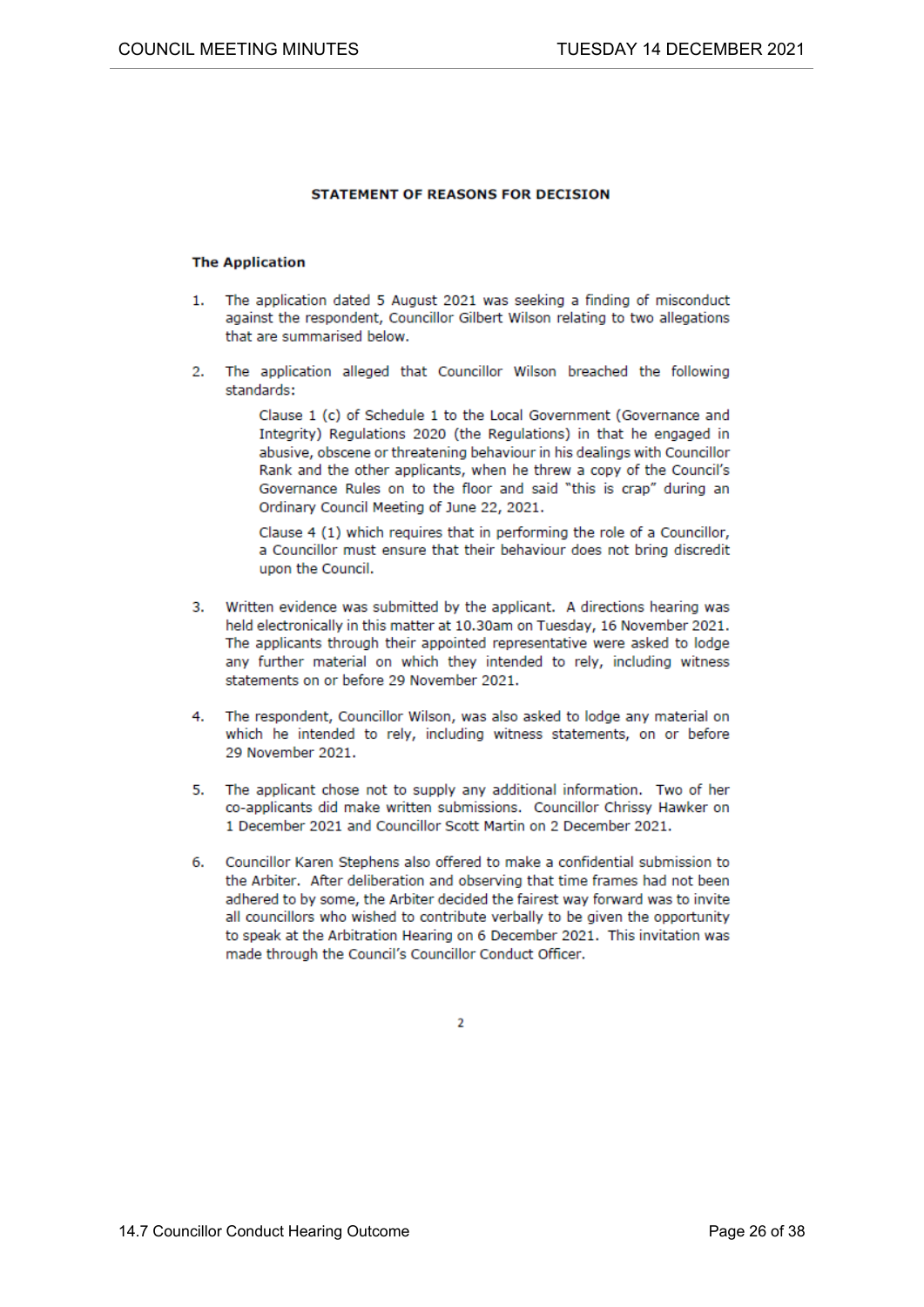- 7. An Arbitration Hearing was held on 6 December 2021 in Portland at the Glenelg Shire Offices
- 8. The Arbiter, the applicant's appointed representative, the respondent, the Council's Councillor Conduct Officer and a court recording officer were in attendance. Councillor Stephens also attended for a specific period to give evidence.

#### **Background**

- 9. A notice of motion on the issue of dogs off leash areas in the municipality had been brought to a Council meeting in the second half of 2020 by Councillor Wilson. A further report on the issue from council officers, came to the April meeting of Council. Councillor Wilson stated that he had brought this issue to Council for discussion as a result of constituents raising concerns with him. At the briefing session before the Council meeting in April, the new report and motion was discussed, questions were asked and issues raised. Councillor Wilson laid on the table the motion and asked for more work to be done. The reworked report was the one put to the June meeting of Council.
- 10. The Council Agenda is published on the Council website prior to each meeting. Councillor Rank and Councillor Wilson both gave evidence that at the Councillor briefing session held before the June Council meeting no issues were raised by anyone concerning the pending motion. The motion was not seeking a ruling on off leash areas, it was seeking further investigation and public consultation on dogs off leash areas. The motion, at Agenda Item 13.5 was moved by Councillor Wilson and seconded by Councillor Stephens and Councillor Wilson spoke to the motion.
- 11. An audio recording (commencing at 27 minutes forty eight seconds) of the Council meeting notes that Councillor Hawker moved an alternate motion which addressed three areas, that then became part of the alternate motion.
	- (1) To take off the table the report titled "Dog control areas in Glenelg Shire Council."
	- (2) That there be no change to existing local by laws.
	- (3) To update and add new signage.

This alternate motion was seconded by Councillor Carr.

12. Councillor Wilson questioned the meeting procedure. He believed an amendment to the original motion was being moved. Councillor Rank, who as Mayor was chairing the meeting, ruled it was an alternate motion, she sought clarification of the Governance Rules covering meeting procedures, suspended the meeting, and left to seek advice from a Council officer.

 $\overline{\mathbf{3}}$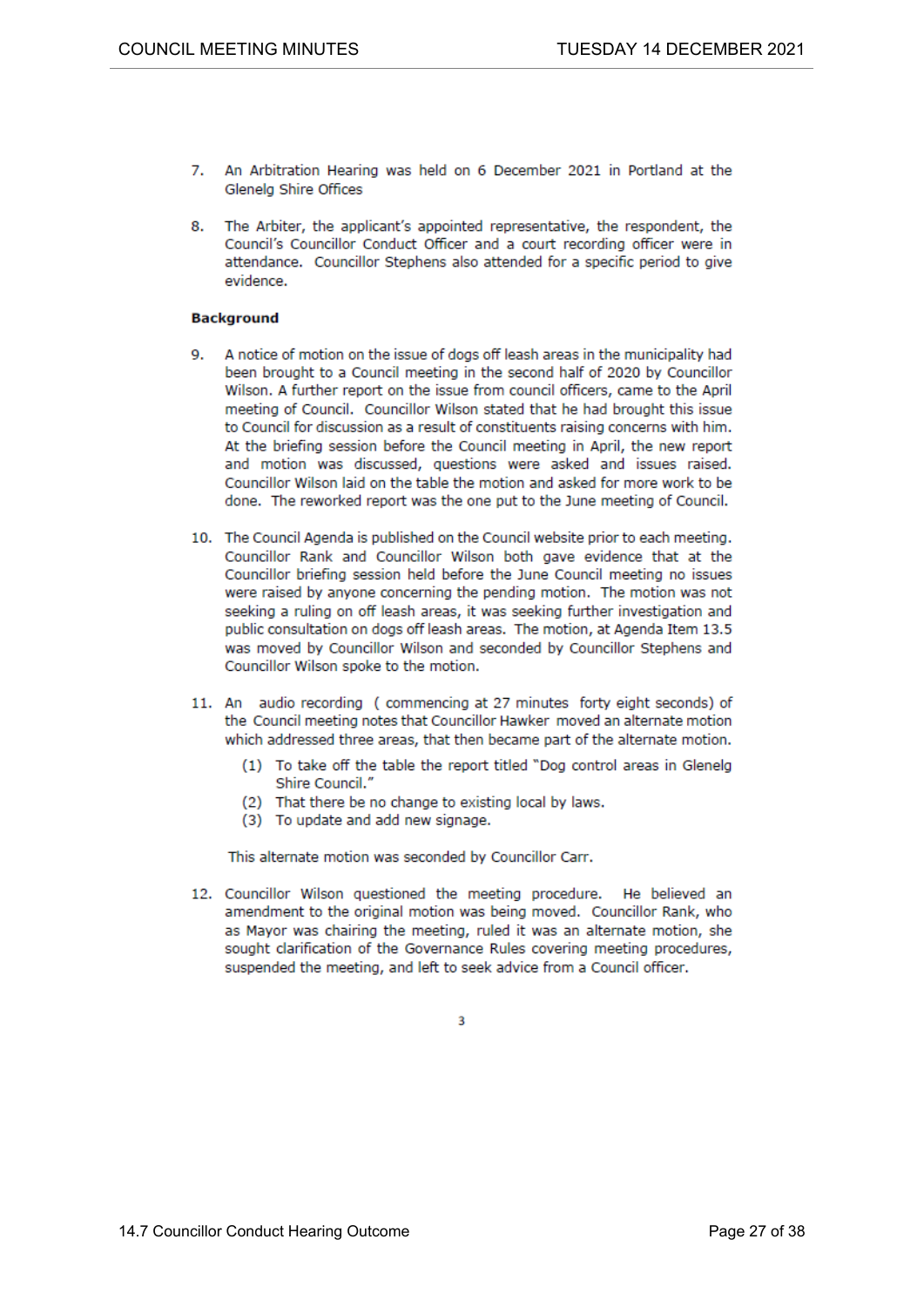- 13. On resuming the meeting, Councillor Rank, reiterated that she was accepting the alternate motion and cited 2.7.2 of the Governance Rules. Councillor Rank provided no explanation as to why 2.7.2 of the Governance Rules applied in this situation.
- 14. Councillor Wilson continued to seek clarification, saying that Governance Rules on meeting procedures at 2.7.2 do not mention the process of putting an alternate motion and he respectfully called points of order, finally throwing a copy of the Governance Rules on the floor in front of him, stating "this is crap."

#### **Evidence of the Applicant**

- 15. Councillor Rank spoke to her submission. Councillor Rank emphasised on many occasions that she did not see this application as a question of governance but of what constitutes an acceptable standard of behaviour. She stated that Councillor Wilson's behaviour was unacceptable, and that she felt belittled and threatened by his behaviour
- 16. When questioned, Councillor Rank stated that she could not remember an alternate motion being put in this way previously, nor did she have any prior knowledge that it was going to happen that evening, though she "sensed there would be conversation on this issue".
- 17. At 34 minutes 59 seconds into the audio taping of the Council Meeting (immediately after his statement about the Governance Rules), Councillor Wilson apologised to both Councillor Rank and the Council officer who had given advice. On the issue, Councillor Rank gave evidence that she did not perceive this to be a sincere apology. She believed Councillor Wilson's unacceptable behaviour continued. When challenged, she clarified that this continuance of unacceptable behaviour was not for the rest of the meeting but only during the discussion of Agenda item 13.5.
- 18. Councillor Rank gave further evidence that she felt personally belittled by the incident

#### **Applicants Witnesses.**

- 19. None of the other applicants appeared at the hearing to give evidence.
- 20. Two written statements were received, from Councillors Hawker and Martin.
- 21. Councillor Hawker reiterated her belief that Councillor Wilson's actions were disrespectful, she offered no further explanation of the alternate motion that she raised at the Council Meeting on 22 June 2021.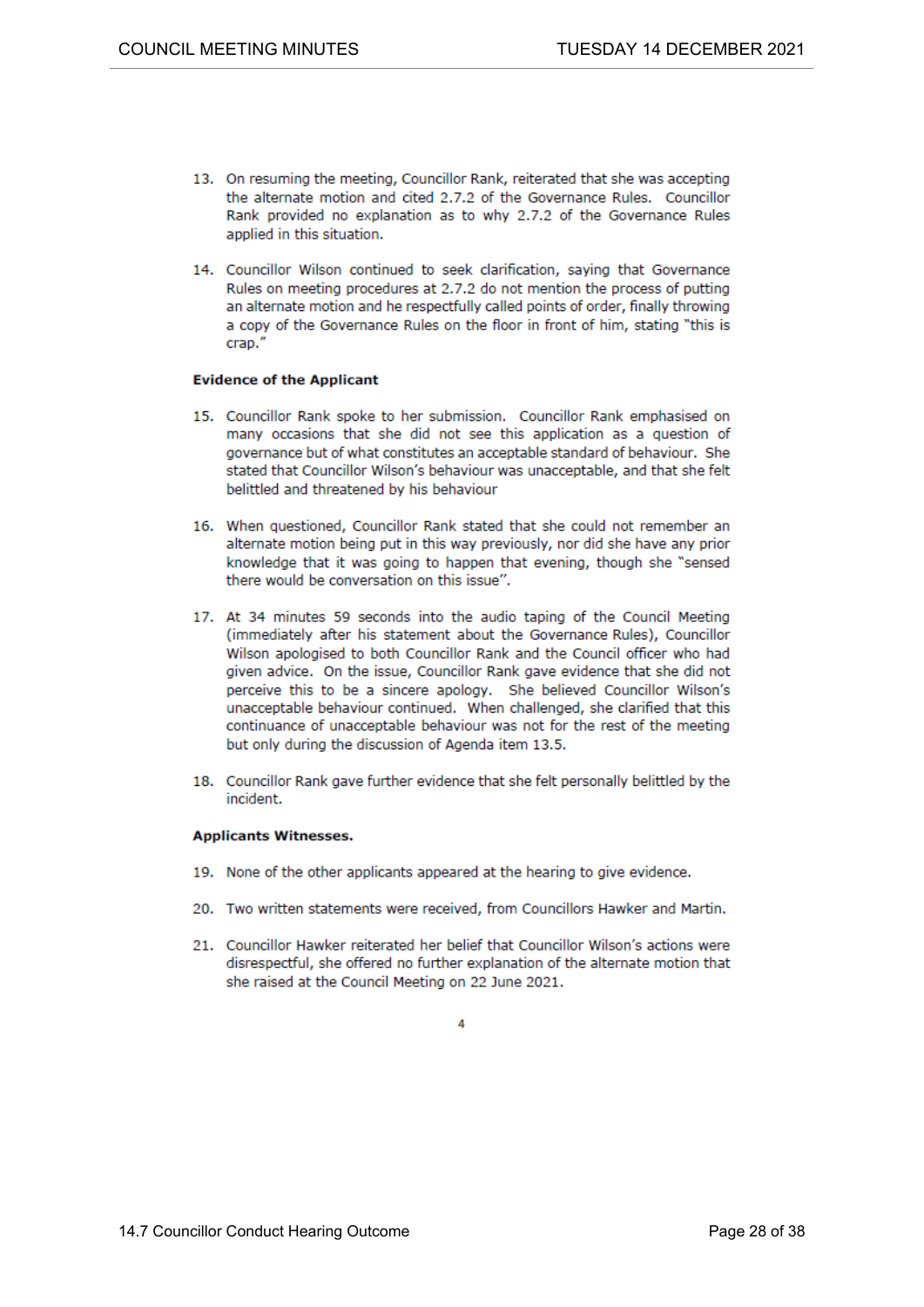22. Councillor Martin used his written submission to explain the personal impact that Councillor Wilson's behaviour had on him. The Arbiter acknowledges the conciliatory observation made by Councillor Martin that Councillor Wilson brings significant wisdom to the chamber and to the group and that this was most welcome and needed.

#### **Evidence of the Respondent**

- 23. Councillor Wilson said he felt set up. He stated (and this was supported by Councillor Rank's evidence) that there had been no indication at the Councillor Briefing Session prior to the Council Meeting that there were any concerns with his motion.
- 24. Initially he believed that Councillor Hawker was moving an alternate motion and he questioned the validity of this. He checked the Governance Rules at 2.7.2 and found they make no mention of an alternate motion. He continued to question the validity of the ruling by Councillor Rank.
- 25. Councillor Wilson conceded his behaviour was childish but stated it was not threatening, it was not abusive and that his behaviour was aimed at the decision about meeting procedures and not at Councillor Rank specifically. He explained he was frustrated and he lost control of his emotions, he stated on many occasions he was sorry for his behaviour. He pointed out that the immediate verbal apology was sincere. Councillor Wilson produced three emails. One sent at 8.08 am the morning after the incident. It was addressed to the Mayor (Councillor Rank), all other councillors, the CEO and the Council officer who made the governance interpretation at the meeting. The email stated as follows:

"Dear Madam Mayor

I wish to humbly apologise again for my childish behaviour at last nights Council Meeting. I should not have reacted in that way and I ask for your understanding and forgiveness."

26. Councillor Wilson stated that a record of the incident was reported in the Portland Observer June 25. The newspaper article noted that Councillor Wilson had apologised for his actions in the meeting. This article was supplied and cited by the Arbiter.

#### **Respondent's Witness**

27. Councillor Stephens attended and gave evidence at the hearing. Councillor Stephens described the same confusion that Councillor Wilson had described over compliance with meeting procedures. Councillor Stephens also thought that Councillor Hawker had moved an amendment to Councillor Wilson's motion. She said she actually spoke to Councillor Hawker when Councillor

5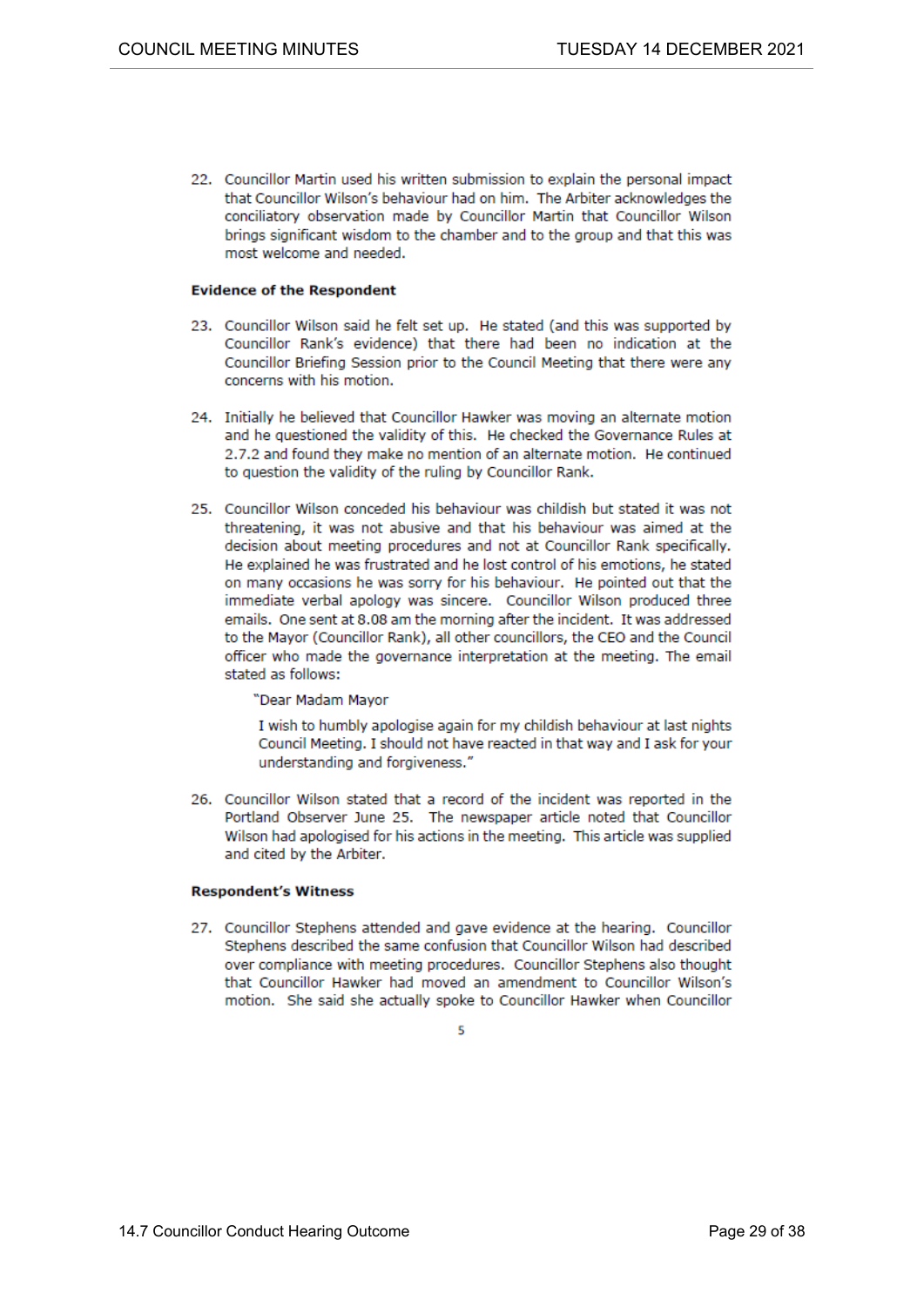Rank suspended the meeting, seeking clarification as to whether she had moved an amendment. Councillor Stephens later discovered that Councillor Hawker had moved an alternate motion which Councillor Stephens pointed out had not been foreshadowed.

- 28. As a councillor of many years' experience, Councillor Stephens said she could not remember an alternate motion being put in this way before, ever, when there was a motion on the table that had been seconded. She said that she was very confused by the meeting procedure as she thought that Councillor Hawker had moved an amendment rather than an alternate motion. Councillor Stephens believed Councillor Wilson found the situation frustrating because like her he believed it was out of order that two motions were on the table together.
- 29. Councillor Stephen's made the observation that given the voting on the alternate motion, which was passed 5 votes for and 2 against, if the original motion of Councillor Wilson had been put and voted on it would have been defeated and Councillor Hawker could then have foreshadowed an alternate motion. This would have been a less contentious way of handling this process. Councillor Wilson had also raised this same observation in his evidence.
- 30. Councillor Stephens emphasised that she had seconded Councillor Wilson's motion because it did not seek a ruling or changes to the off-leash areas, it sought a report and public consultation on the issue.
- 31. Councillors Stephens identified a need for greater clarification on meeting procedure. She acknowledged that when the chair of a meeting in general makes a ruling, often the actual practise of governance is "not spelt out" or explained.
- 32. Councillor Stephens believes Council works well together and when there is a difference of opinion this is part of the political process, "that you have differences of opinion about things, then you move on."
- 33. The Arbiter found the witness to be most credible and conciliatory.

#### **Findings of the Arbiter**

- 34. The Arbiter is satisfied that there has been no breach of the prescribed standards by Councillor Gilbert Wilson. As a consequence, no finding of misconduct is made.
- 35. As there has been no breach of the prescribed standards of conduct, the application is dismissed.

6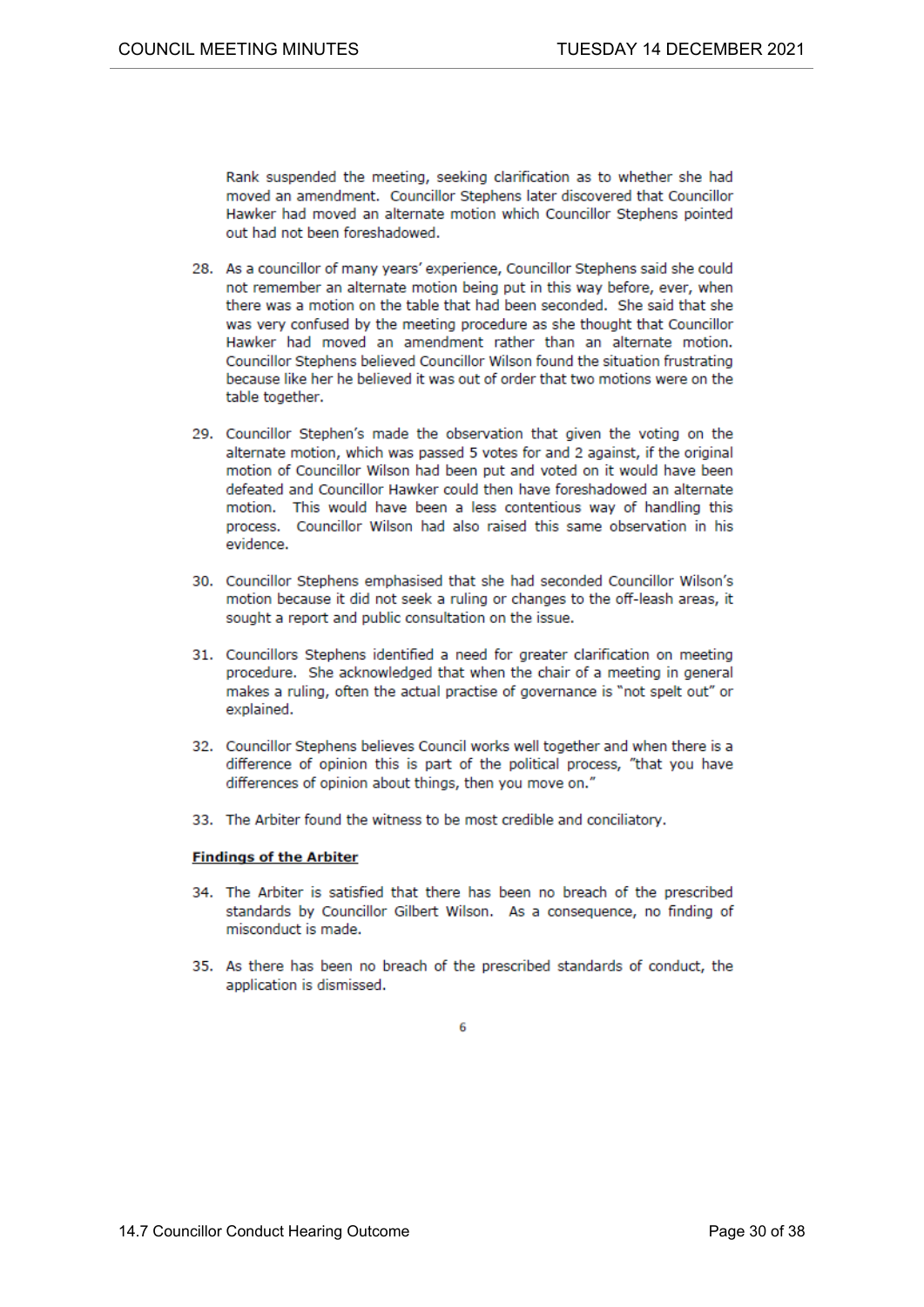#### **Reasons for the Arbiter's Decision**

36. With regard to the first allegation that Councillor Wilson breached the following standard:

> Clause 1 (c) of Schedule 1 to the Local Government (Governance and Integrity) Regulations 2020 the Regulations) in that he engaged in abusive, obscene or threatening behaviour in his dealings with Councillor Rank and the other applicants, when he threw a copy of the Council's Governance Rules on to the floor and said "this is crap" during an Ordinary Council Meeting of 22 June 2021.

- 38. Councillors are entitled to seek clarification on compliance with governance procedures from the Mayor during meetings but should be mindful to do so in in an appropriate manner.
- 39. The respondent presented as a credible and honest witness whose evidence was corroborated by Councillor Stephens. I also note that at no time during the audio recording can the respondent be heard raising his voice and accept that his behaviour appears to be a momentary lapse in judgement resulting in childish behaviour, unbecoming to a Councillor
- 40. The Arbiter was particularly impressed with the respondent's repeated attempts to both acknowledge and apologise for his poor behaviour at the meeting, on the following day and during the hearing.
- 41. After reviewing the audio of the meeting and hearing the evidence of the applicant, the respondent, and Councillor Stephens and reviewing the written evidence submitted, I do not find that Councillor Wilson engaged in abusive, obscene or threatening behaviour. I believe he was driven by frustration and an inability to understand a procedural ruling that was stated but never explained.
- 42. Councillor Wilson immediately verbally apologised in the public meeting and followed that up with a further written apology the next morning to the Mayor, all Councillors, the CEO and the Council Officer concerned, whom he also emailed on two occasions with an additional individual apology.
- 43. There is no reason to doubt the sincerity of these apologies and Councillor Stephens' corroborating evidence supports Councillor Wilson's explanation for his behaviour.
- 44. It is also alleged that Councillor Wilson's actions breached a further standard:

Clause 4 (1) In performing the role of a Councillor, a Councillor must ensure that their behaviour does not bring discredit upon the Council.

7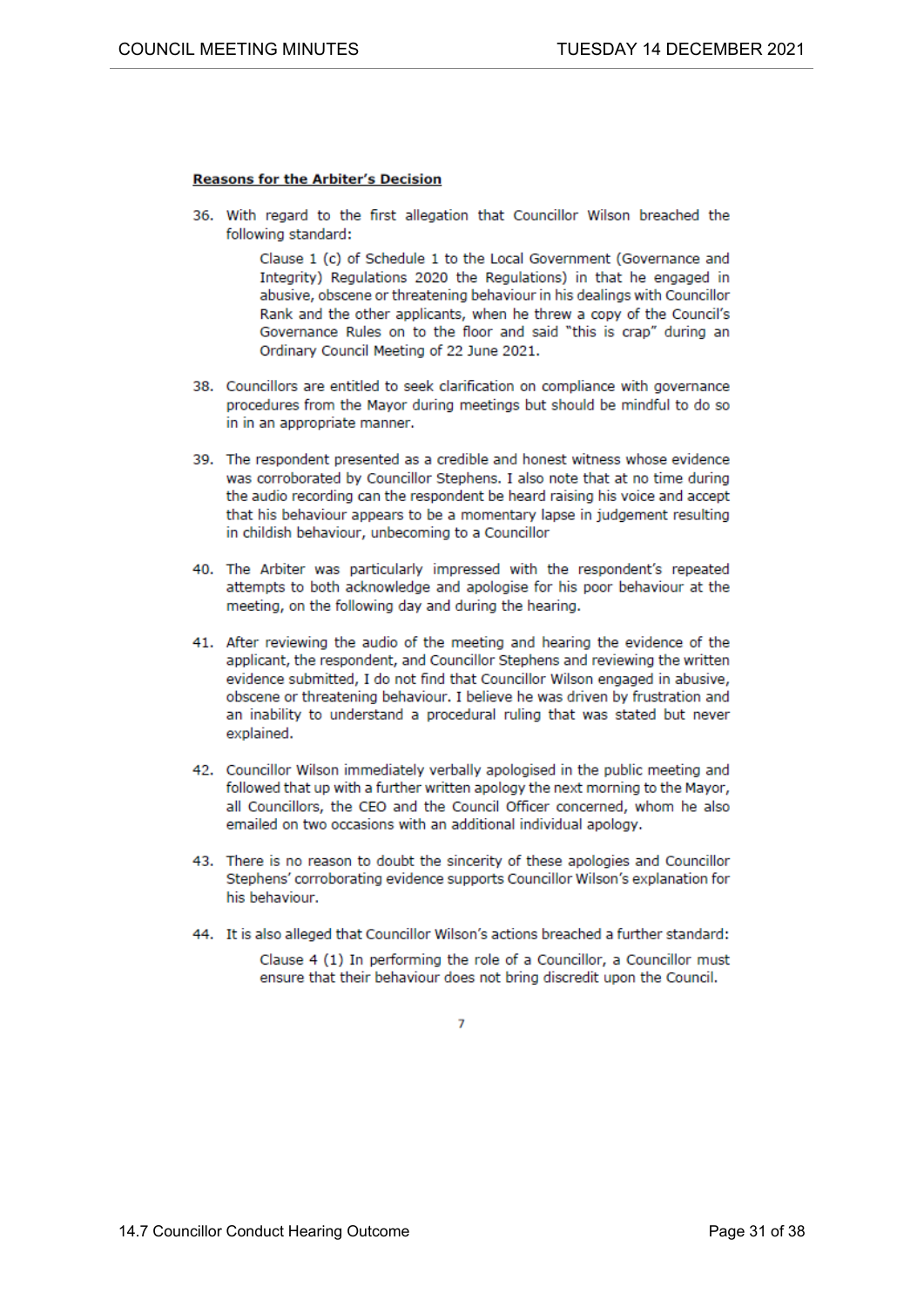- 45. During the hearing Councillor Wilson stated that his questioning of the meeting procedure and subsequent challenge to the ruling on accepting an alternate motion was never personal. Councillor Rank was unable to accept this or the sincerity of Councillor Wilson's verbal and written apologies. Councillor Rank believed it was a challenge to her and that Councillor Wilson's behaviour was belittling. Councillor Rank stated that she felt Councillor Wilson could have approached her personally and individually after the meeting and apologised. The Arbiter acknowledges this and agrees that there was a need for mediation after this incident.
- 46. The Arbiter believes there could have been an attempt at solving this issue internally through discussion and mediation as set out in the Council's Code of Conduct. Then the possibility of conciliation may have mitigated the need for this arbitration process.
- 47. Councillor Wilson's behaviour did not bring discredit on the Council. Before this incident occurred, the public Council meeting was well chaired, orderly and uneventful. Immediately after this incident the meeting continued in the same orderly fashion with Councillor Wilson moving and speaking on two more motions.
- 48. The audio recording of the Council Meeting and the evidence does not support the contention that Councillor Wilson's behaviour discredited the Council in any way, and the Arbiter is unable to accept the submission of the Councillor Rank on this point.
- 49. The Arbiter notes that procedural defects were identified in legal advice sought by the CEO after this incident. The Arbiter trusts that the process of raising alternate motions from the floor will be examined and addressed in compliance with the Governance Rules.

**Helen Buckingham OAM** Arbiter

Date: 10 December 2021

8

*Cr Wilson returned to the meeting at 7:29pm.*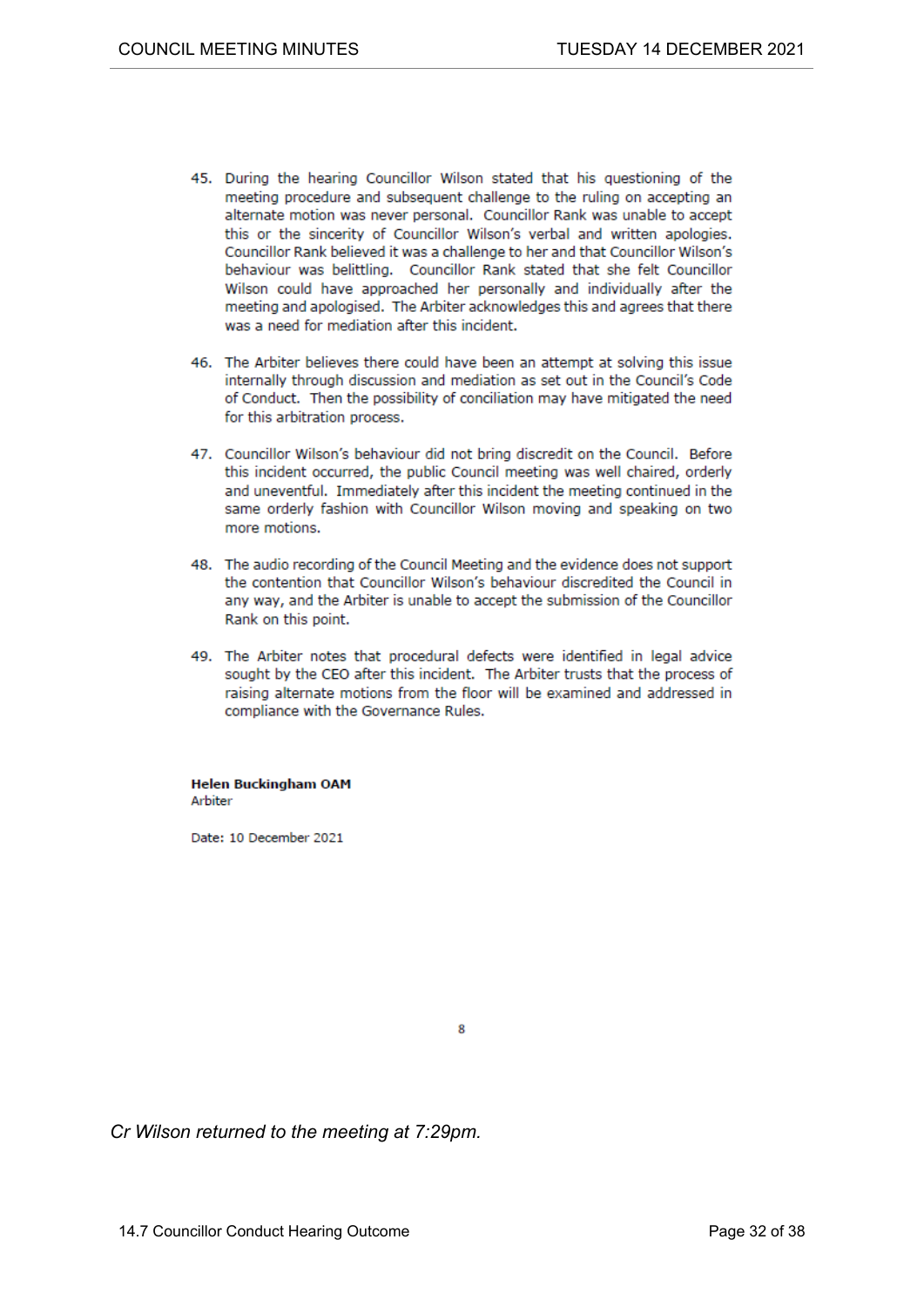*Cr Carr re declared a General Conflict of Interest in item 14.8 Contract 2021-22-02 Portland Foreshore Connecting Paths and left the meeting at 7:29pm.*

<span id="page-32-0"></span>14.8. CONTRACT 2021-22-02 PORTLAND FORESHORE CONNECTING PATHS

Director: Chris Saunders, Acting Director Assets

#### *Executive Summary*

This report is to brief Council on the tender evaluation process for the Portland Foreshore Connecting Paths under Contract 2021-22-02 and provides recommendations regarding the awarding of this contract.

#### Recommendation

That Council:

- 1. Award Contract 2021-22-02 for the Portland Foreshore Connecting Paths to GR Carr Pty Ltd ATF The Gavin Family Trust, subject to the successful negotiation of contract terms and conditions.
- 2. Authorise the Director Assets to negotiate terms and conditions to be included in the contract.
- 3. Authorise the Chief Executive Officer to execute all documents relating to this contract.
- 4. Authorise the Director Assets to complete all financial payments and endorse variations as applicable relating to this contract.

## **MOTION**

#### **MOVED Cr Stephens**

**That Council:**

- **1. Award Contract 2021-22-02 for the Portland Foreshore Connecting Paths to GR Carr Pty Ltd ATF The Gavin Family Trust, subject to the successful negotiation of contract terms and conditions.**
- **2. Authorise the Director Assets to negotiate terms and conditions to be included in the contract.**
- **3. Authorise the Chief Executive Officer to execute all documents relating to this contract.**
- **4. Authorise the Director Assets to complete all financial payments and endorse variations as applicable relating to this contract.**

## **SECONDED Cr Wilson**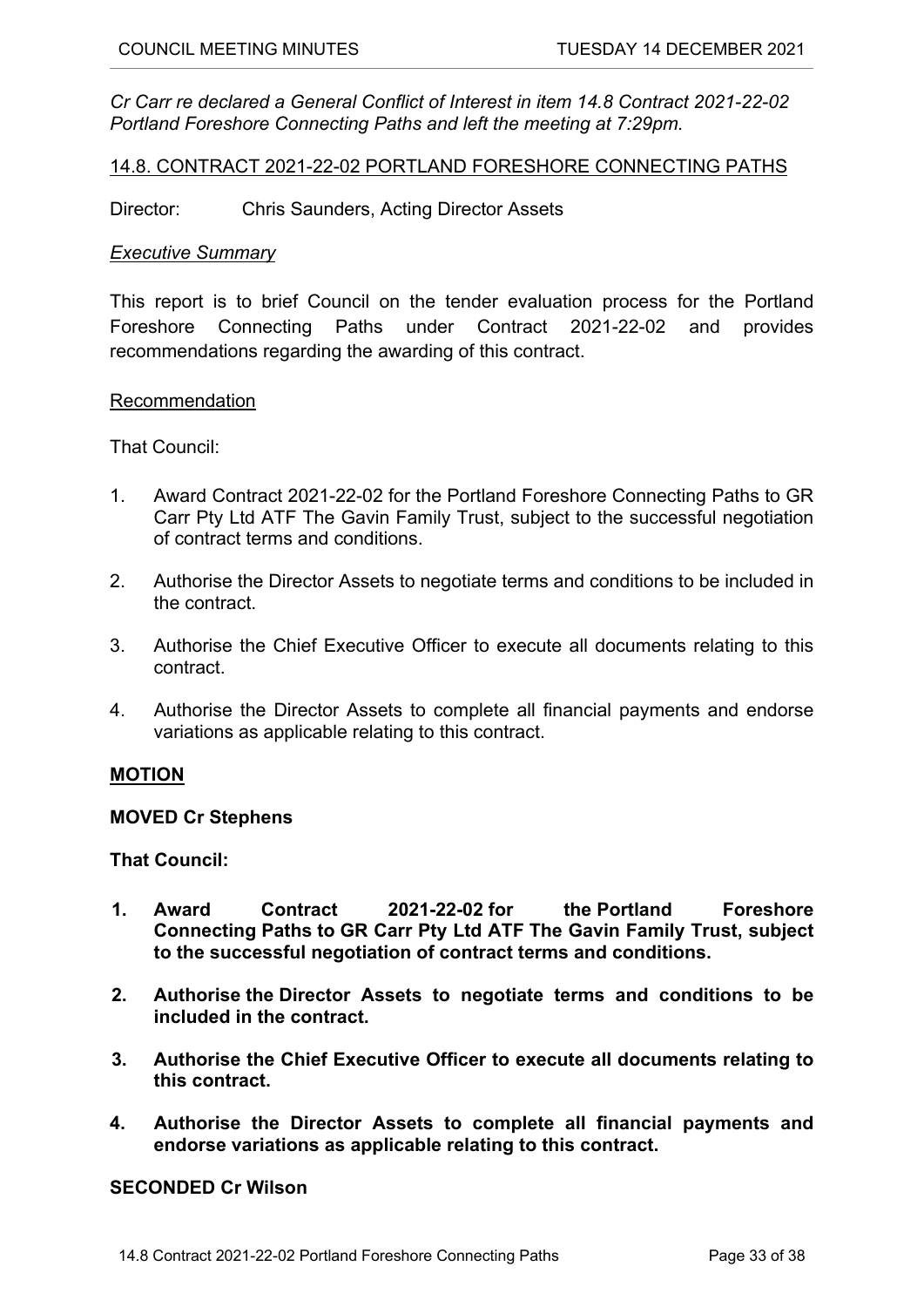# **CARRIED**

**FOR:** Mayor Cr Rank, Deputy Mayor Cr Martin, Cr Hawker, Cr Smith, Cr Stephens and Cr Wilson

**AGAINST:** Nil

# *Background/Key Information:*

On the 9 September 2020 Council was successful in securing a grant from the State of Victoria Department of Jobs, Precincts and Regions as part of the Infrastructure Stimulus Fund. The Grant for up to \$3,000,000 included works for the design and construction of fully integrated and all abilities accessible pathways and boardwalks that will connect the existing pathways on the Portland foreshore.

These works will see pathways connecting the All Abilities Play Space to the Maritime Discovery Centre, with boardwalks at the Portland Maritime Discovery Centre and Town Jetty. There may also be the opportunity to formalise the existing gravel paths from the Maritime Discovery Centre to the Lee Breakwater.

Public Tenders were called on Tuesday 17 August 2021 and closed at 3pm on Friday 22 October 2021. At the closure of the tender submission period a total of five (5) submissions were received from the following:

- Mibus Bros (Aust) Pty Ltd;
- GR Carr Pty Ltd ATF The Gavin Family Trust;
- Portland Earthmovers Pty Ltd;
- Eifer's Civil Pty Ltd; and
- Wagstaff Piling VIC Pty Ltd

The Tender Evaluation Panel considered the tender submissions, taking into account the selection criteria and weighting which covers tender price, resources and capacity of the tenderer, quality, reliability and past performance of the tenderer, OHS, economic contribution to the Glenelg Shire and environmental sustainability considerations.

The Tender Evaluation Panel has recommended that Council award Contract 2021- 22-02 Portland Foreshore Connecting Paths GR Carr Pty Ltd ATF The Gavin Family Trust, subject to clarification of contractual items and negotiation regarding terms and conditions.

# a. Council Plan and Policy Linkage

Your Voice, Our Shared Action - A highly engaged and capable local government, leading Glenelg to ensure the needs and aspirations of our community are realised.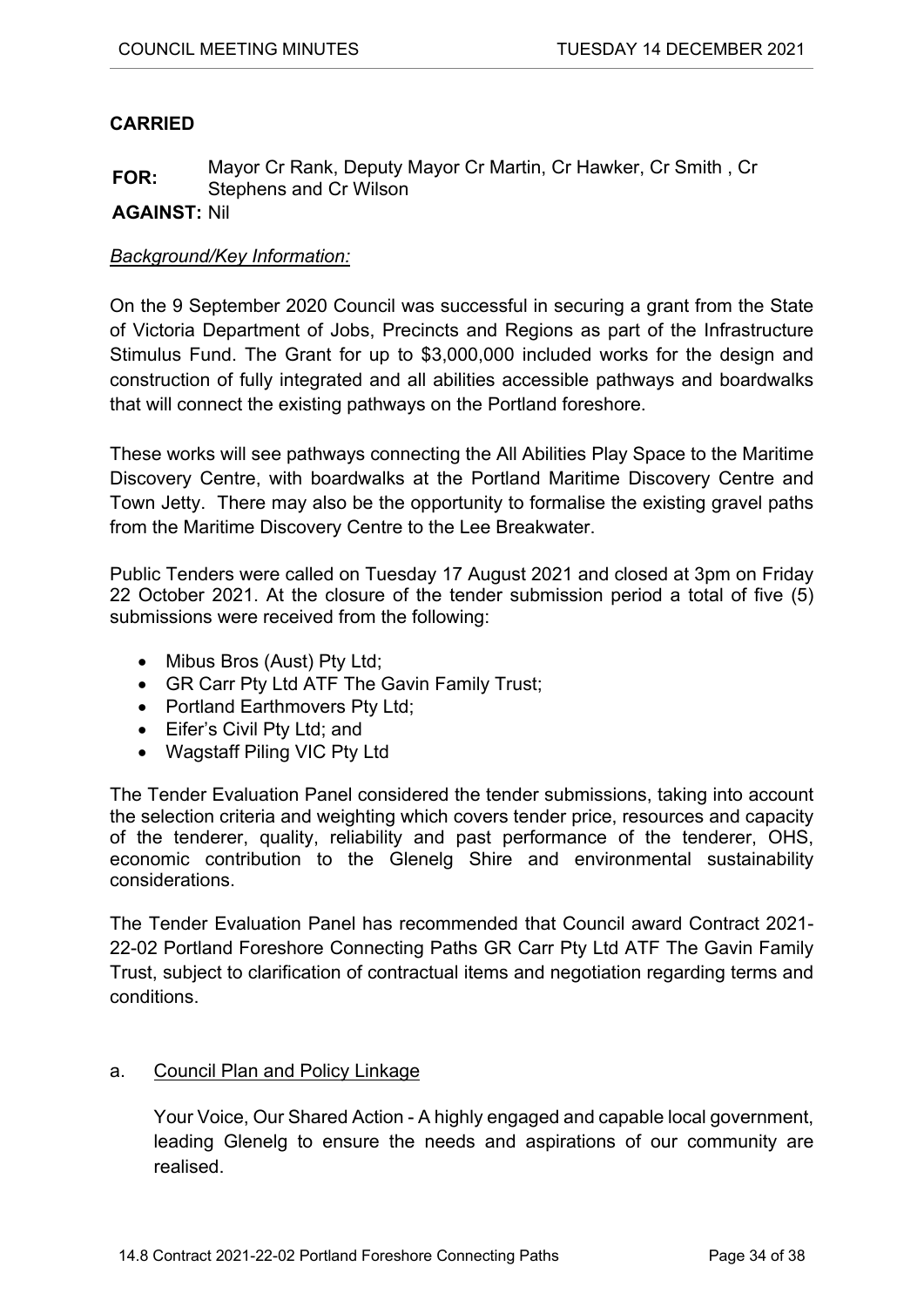## b. Legislative, Legal and Risk Management Considerations

All legal and legislative requirements have been considered.

If this contract is not awarded there is a risk that these fully funded project works may not be delivered in accordance with the funding agreement and works will not progress past this point. Funding may then have to be returned.

## c. Consultation and/or communication processes implemented or proposed

Tenders were invited in accordance with Council's procurement policy and communications with prospective tenderers were via Council's Tender link website to ensure a fair and transparent platform for tendering.

Notification to the preferred tenderers will also be provided following Council's resolution to relating to this contract.

## d. Financial Implications and Collaboration

Expenditure associated with the Portland Foreshore Connecting Paths project has been incorporated into current and future Council budget forecasts.

## e. Governance Principles

Local, Regional, state and national plans and policies are to be taken into account in strategic planning and decision making.

# **Attachment List**

*Separately circulated as a Confidential attachment.*

*Cr Carr returned to the meeting at 7:34pm.*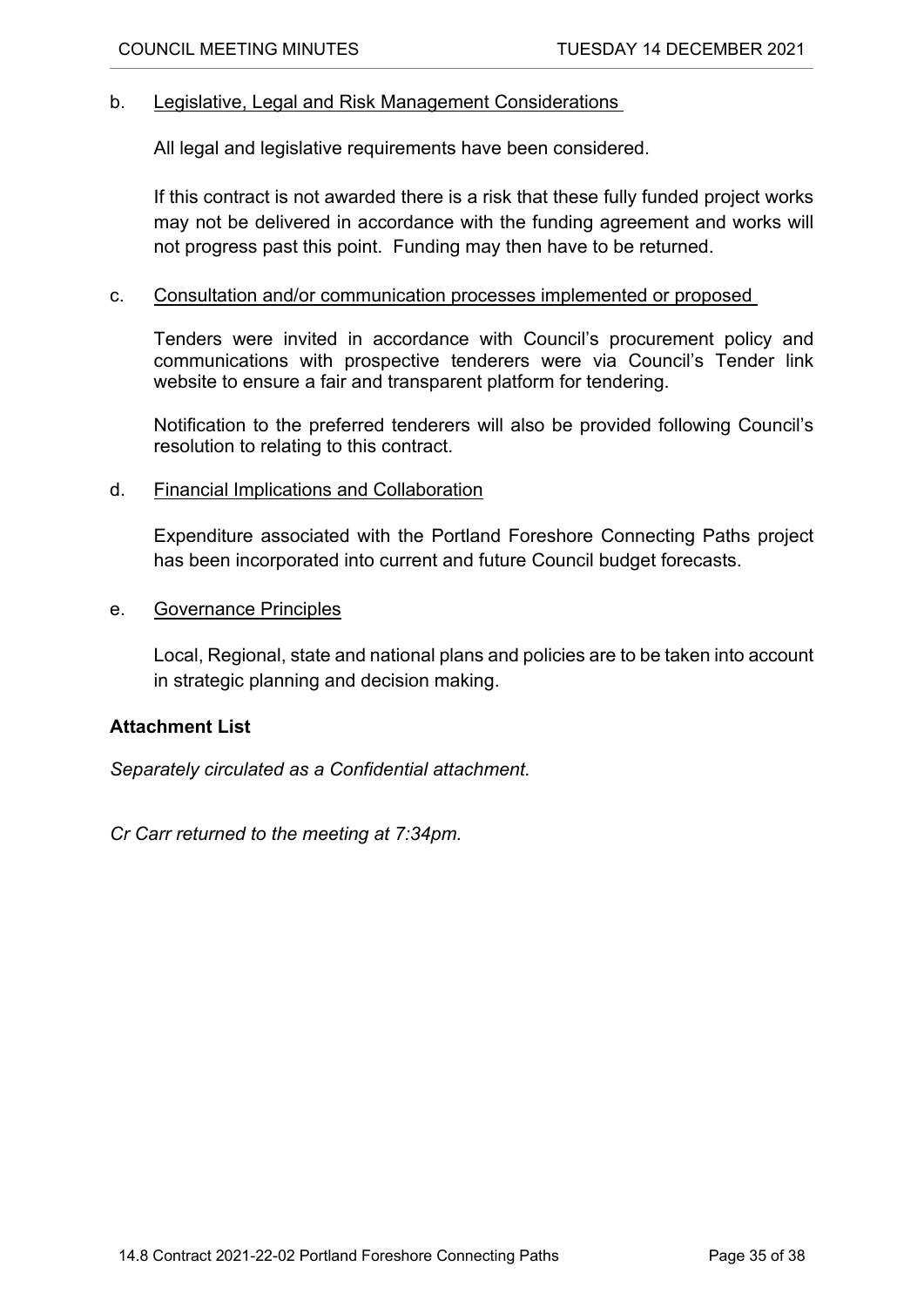# <span id="page-35-0"></span>**15. CONFIDENTIAL REPORTS**

## Recommendation

That the Council Meeting be closed to members of the public pursuant to Section 66(2)(f) and Section 3(1)(f) of the *Local Government Act 2020*, excluding:

Director Corporate Services Executive Assistant CEO Department to consider the following reports:

15.1 Chief Executive Officer Employment Matter

## **MOTION**

## **MOVED Cr Wilson**

**That the Council Meeting be closed to members of the public pursuant to Section 66(2)(f) and Section 3(1)(f) of the** *Local Government Act 2020***, excluding:**

**Director Corporate Services Executive Assistant CEO Department to consider the following reports:**

## **15.1 Chief Executive Officer Employment Matter**

## **SECONDED Cr Carr**

## **CARRIED**

**FOR:** Mayor Cr Rank, Deputy Mayor Cr Martin, Cr Carr, Cr Hawker, Cr Smith , Cr Stephens and Cr Wilson

## **AGAINST:** Nil

15.2 RE-OPENING OF THE MEETING TO THE PUBLIC

## Recommendation

That the Council Meeting be opened to members of the public.

## **MOTION**

**MOVED Deputy Mayor Cr Martin**

## **That the Council Meeting be opened to members of the public.**

## **SECONDED Cr Stephens**

## **CARRIED**

**FOR:** Mayor Cr Rank, Deputy Mayor Cr Martin, Cr Hawker, Cr Stephens, Cr Carr, Cr Smith and Cr Wilson

<span id="page-35-1"></span>**AGAINST:** Nil **16. URGENT BUSINESS**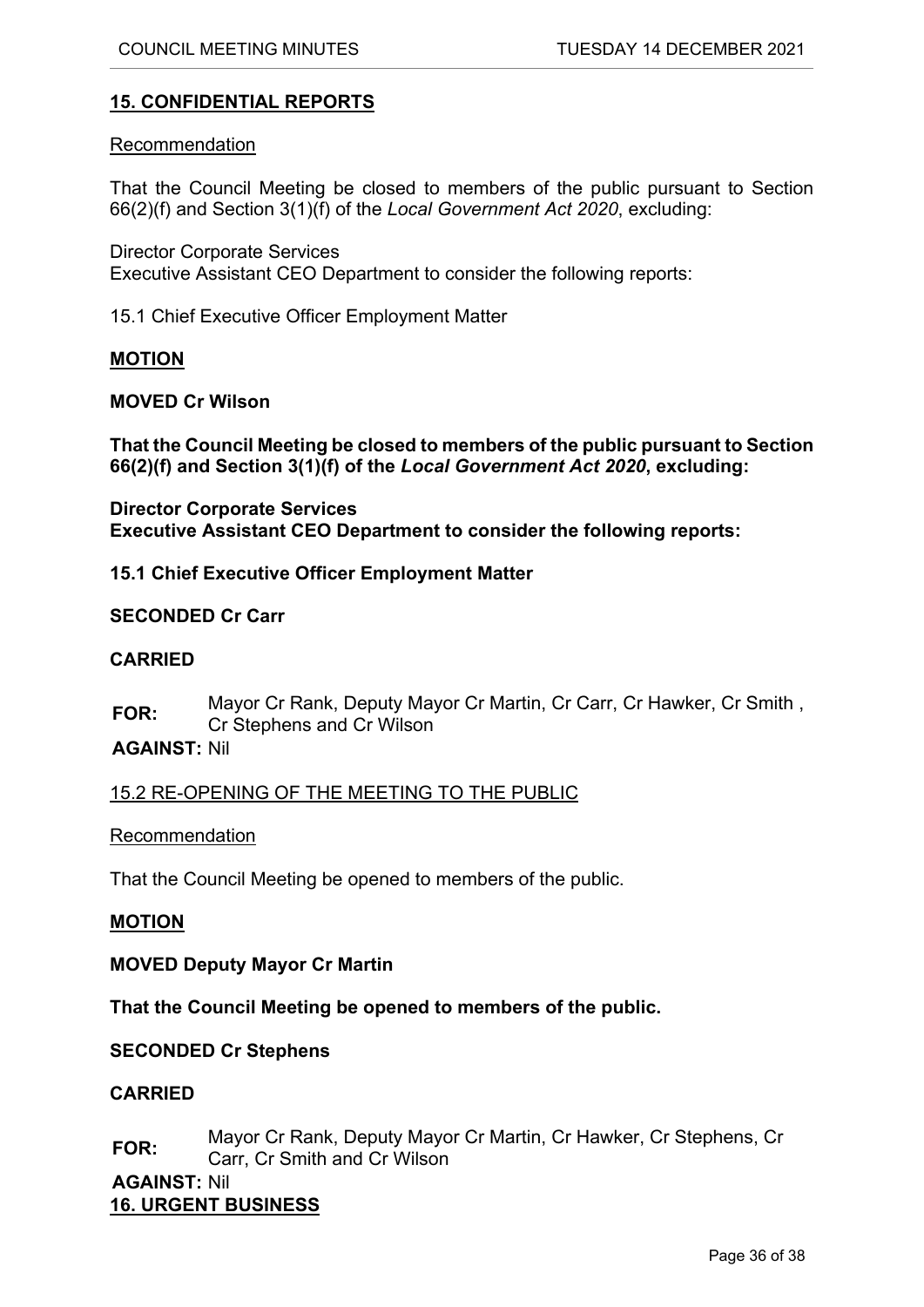## <span id="page-36-0"></span>16.1. SUPPORTING ACTIONS TO KEEP VICTORIANS SAFE LETTER FROM MINISTER FOR LOCAL GOVERNMENT, THE HON SHAUN LEANE MP

#### **MOTION**

## **MOVED Cr Carr**

**That Council determine that this item be designated as urgent business, within the Council Meeting, in accordance with clause 2.5.3 of the Glenelg Shire Council Governance Rules adopted 25 August 2020.**

#### **SECONDED Cr Wilson**

## **CARRIED**

**FOR:** Mayor Cr Rank, Deputy Mayor Cr Martin, Cr Carr, Cr Hawker, Cr Smith , Cr Stephens and Cr Wilson

**AGAINST:** Nil

#### **MOTION**

#### **MOVED Cr Carr**

- **1. That Council receives the letter from the Minister for Local Government, the Hon Shaun Leane MP, supporting actions to keep Victorians safe.**
- **2. That Council write to the Minister confirming that all Councillors attending Council Meetings at the Glenelg Shire Council are fully vaccinated.**

#### **SECONDED Cr Wilson**

#### **CARRIED**

**FOR:** Mayor Cr Rank, Deputy Mayor Cr Martin, Cr Carr, Cr Hawker, Cr Smith , Cr Stephens and Cr Wilson

**AGAINST:** Nil